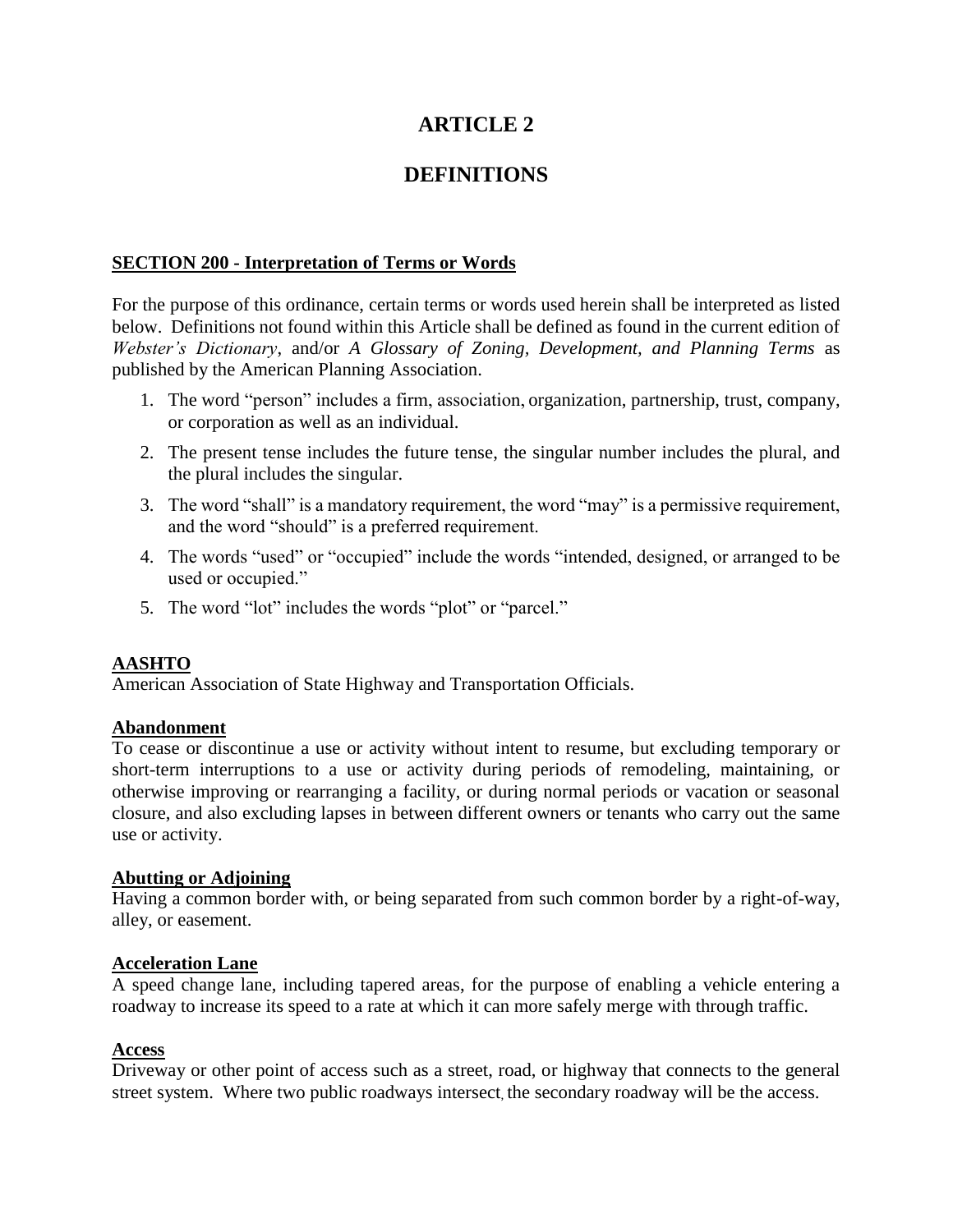## **Accessory Building or Structure**

A building or structure, the use of which is customarily incidental and subordinate to the use of the principal building or principal use of the land on which the structure is located.

## **Accessory Use of Structure**

A use or structure on the same lot as the principal use or structure and is subordinate in area, extent and purpose to the principal use or structure in which it serves. An accessory use or structure contributes to the comfort, convenience, and/or necessity for the occupants of the principal use or structure.

## **Adjoining Property**

All property that touches the property line of the subject parcel on all sides. Properties separated by roadways (except interstates) or bodies of water shall be considered adjoining property at the centerline of the road or body of water. The Decatur County Assessor's Office shall be the official public record of property ownership in Decatur County.

## **Administrator**

The officer appointed by and/or delegated the responsibility for the administration of these regulations by the Area Plan Commission. This term shall be construed to include those planning staff members working under the direction of the Director.

## **Agricultural Use**

Agricultural Use means the use of a tract for the production of agricultural or horticultural crops, including but not limited to livestock, livestock products, poultry, poultry products, grain, hay, pastures, soybeans, tobacco, timber, orchard fruits, vegetables, flowers or ornamental plants.

# **Airport**

A defined public or private land area designed and set aside for the landing and taking-off of aircraft. An airport includes all necessary runways, taxiways, passenger terminals, parking areas, aircraft maintenance and storage buildings, and open spaces.

# **Alley**

(See Street)

# **Alterations, Structural**

A change or rearrangement in the supporting members of a building such as bearing walls, columns, beams, or girders.

## **Amusement Park**

A permanent facility open to the public on a seasonal or year round basis that includes a combination of recreational and/or entertainment attractions. Attractions at an amusement park consist primarily of mechanized or non-mechanized rides and exhibits for viewing, but may also include attractions such as arcades, vendors offering food or games of chance, and/or live music, theater, or multi-media events.

# **Apartment Dwelling Unit**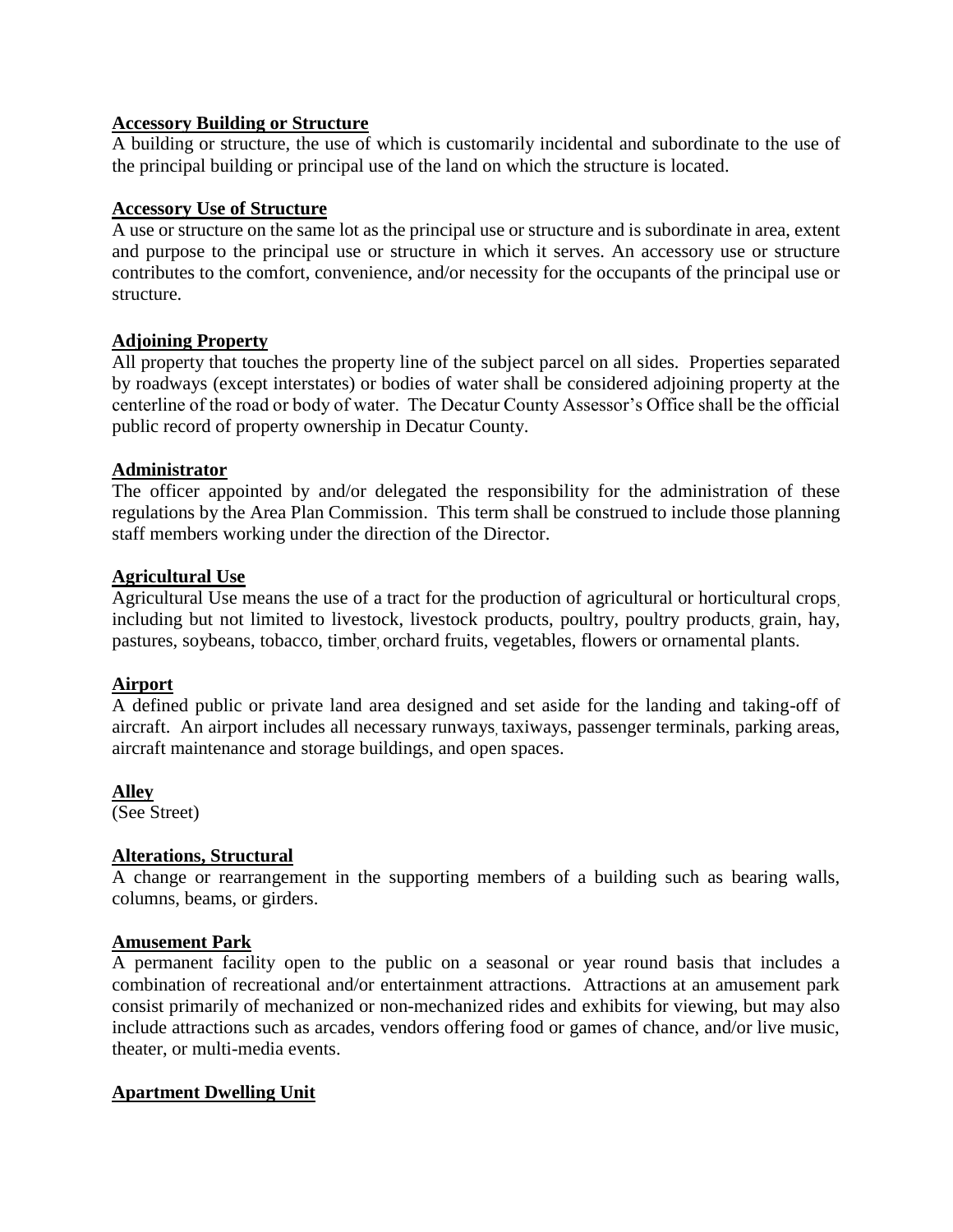A residential structure used for occupancy by three or more families, living independently of each other, and which contains three or more dwelling units, but not including townhouse dwelling units.

## **Applicant**

The owner of land, or his agent or legal representative, who seeks an approval, permit, certificate or determination from the Area Plan Commission or Board of Zoning Appeals, under the provisions of this ordinance.

## **Architectural Feature**

A prominent or significant part of or element of a building, structure, or site.

## **As-Built Plan**

A plan that indicates the way the site and/or building were actually developed on the property as opposed to the way they were planned to be developed.

## **Assisted Living Facility**

A facility which provide assistance with food preparation, medications, cleaning, social functions and other daily needs for elderly individuals in separate dwelling units.

## **Auto Parts and Accessory Store**

A retail establishment that sells parts, components and accessories for motor vehicles but that does not conduct automotive repair activities, pursuant to the definition of "automotive repair facility," and that does not conduct wholesaling or warehousing and distribution activities.

## **Automotive Repair Facility**

A business establishment that repairs, rebuilds, reconditions, or services automobiles or automotive parts, including but not limited to any of the following activities: body and paint work; engine repair or rebuilding; installation, repair, or reconditioning of tires, brakes, transmissions, mufflers, automotive electrical or air conditioning systems, automotive upholstery, or automotive glass, all on an individual vehicle basis; changing of oil, other fluids, and filters; and emissions testing.

## **Automotive Sales**

The sale or leasing of new and used motor vehicles, displayed, stored and sold or leased on site, excluding repair work except incidental repair.

## **Automotive Wrecking**

The dismantling or wrecking of used motor vehicles, mobile homes, or trailers; or the storage, sale, or dumping of dismantled, wrecked vehicles or their parts. The presence of two or more nonoperational motor vehicles on a lot for a time period exceeding thirty (30) days shall constitute evidence regarding the establishment of an automobile wrecking yard. Also may be referred to as a junkyard.

## **Average Daily Traffic (ADT)**

The total bi-directional volume of traffic passing through a given point during a given time period, divided by the number of days in that time period.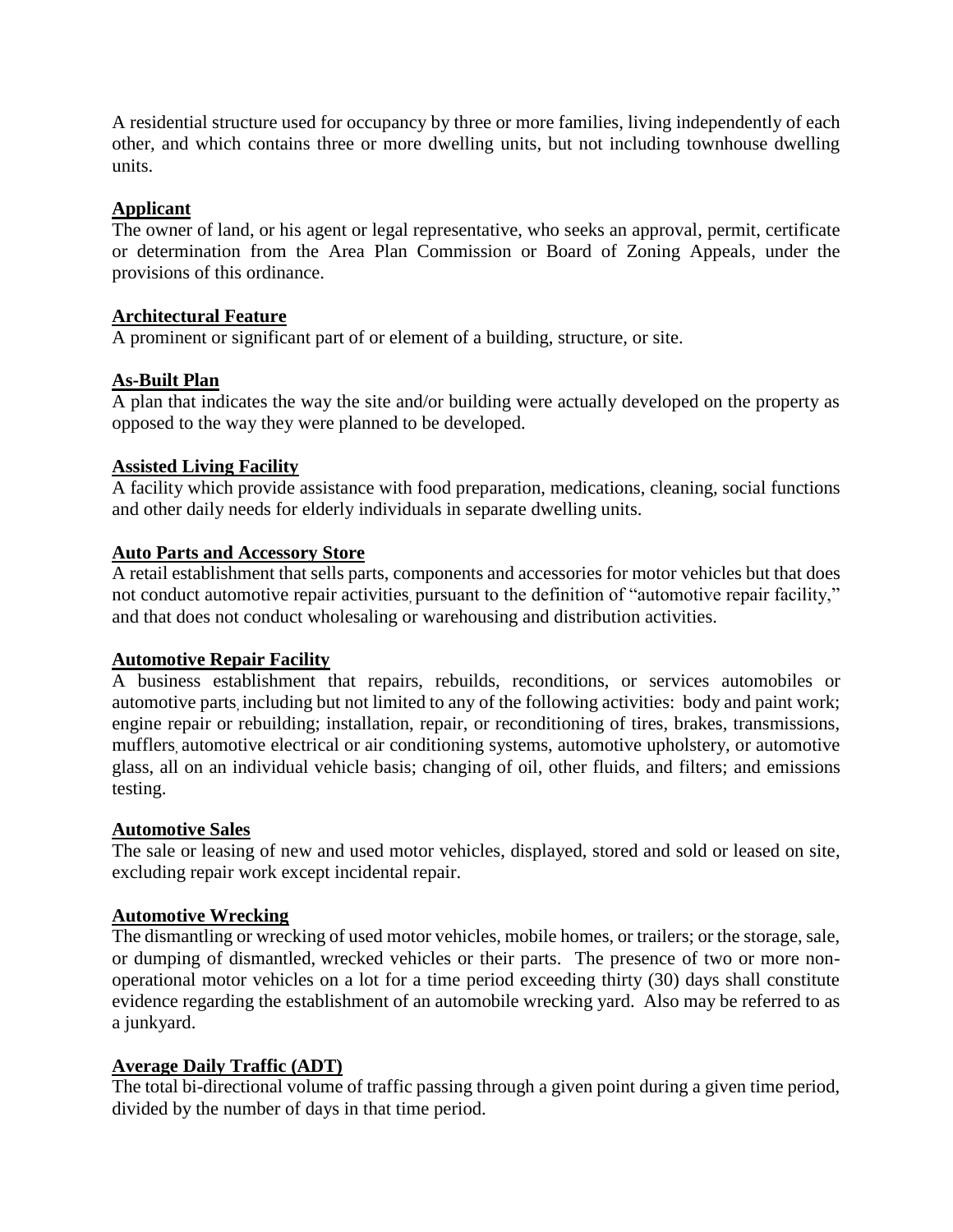## **Band Width**

The time in seconds or the percent of cycle between a pair of parallel lines which delineate progressive movement on a time-space diagram. It is a quantitative measurement of through traffic capacity provided by signal progression.

## **Banner**

Any sign of lightweight fabric or similar material that is not designed or intended for use as a permanently sign for advertising purposes.

## **Basement**

A story underground having at least one-half of its height below the average level of the adjoining grade.

## **Bed and Breakfast Inn**

An operator occupied dwelling unit where short term lodging rooms and meals are provided for compensation on a small scale.

## **Berm**

An earthen mound designed to provide visual interest, screen undesirable views, and decrease noise.

## **Bicycle Lane (Bike Lane)**

A portion of a roadway, or a lane adjacent to a roadway, which has been designated by striping, signing and pavement markings for the preferential or exclusive use of bicyclists.

## **Bicycle Route (Bike Route)**

A segment of a system of bikeways designated by the jurisdiction having authority with appropriate directional and informational markers, with or without a specific bicycle route number.

## **Bikeway**

Any road, path, or way which in some manner is specifically designated as being open to bicycle travel, regardless of whether such facilities are designated for the exclusive use of bicycles or are to be shared with other transportation modes.

## **Board of Zoning Appeals (BZA)**

An appointed board responsible for hearing and considering requests for variances and conditional use permits as outlined in the zoning regulations.

# **Bufferyard**

(See Landscaped Screening)

## **Building**

A structure designed or intended for the support, enclosure, shelter, or protection of persons, animals, or property.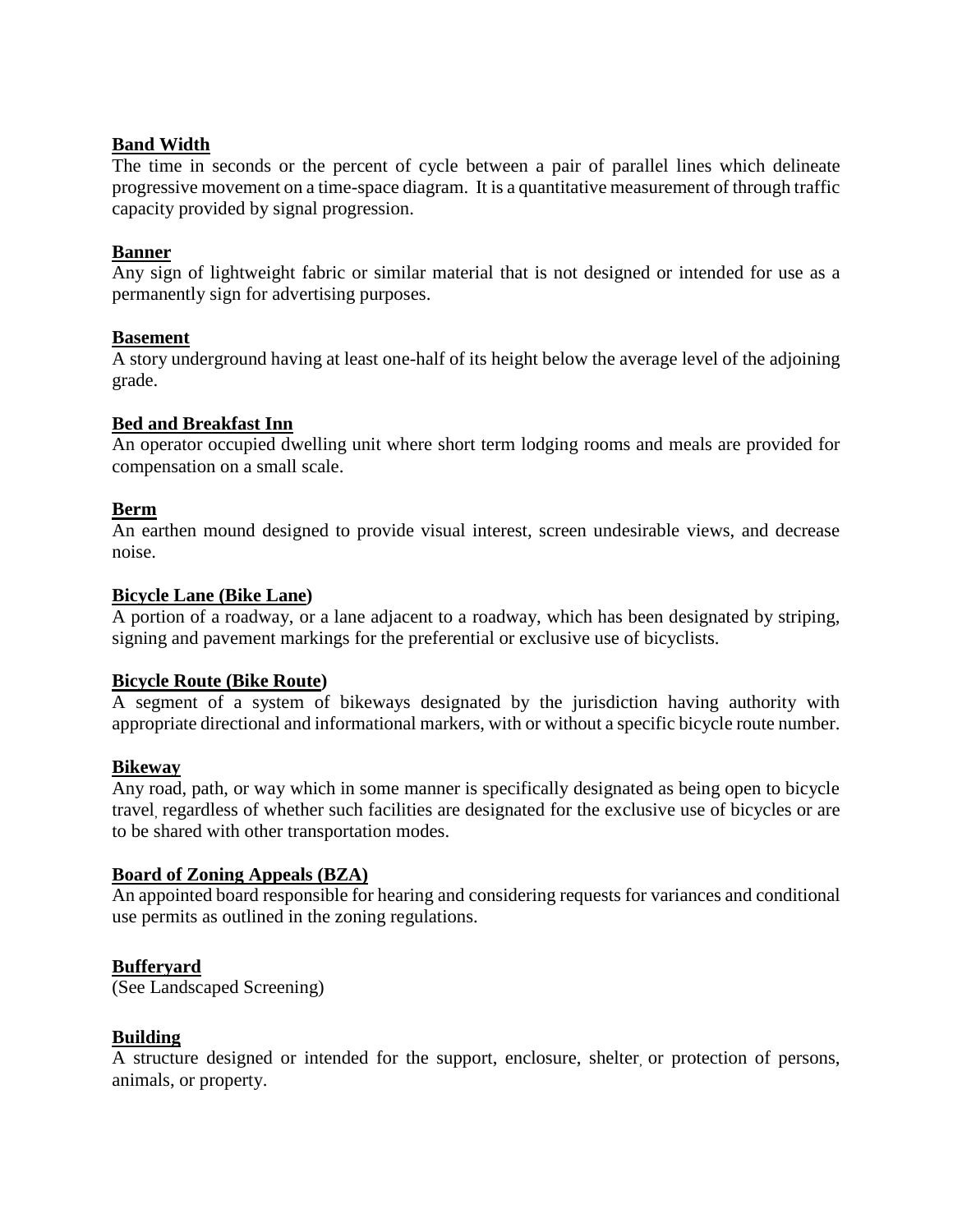## **Building Accessory**

A subordinate building detached from, but located on the same lot as, the principal building, the use of which is incidental and accessory to that of the main building or use.

## **Building Height**

The vertical distance measured from the average elevation of the proposed finished grade at the front of building to the highest point of the roof for flat roofs; to the deck line of mansard roofs; and the average height between eaves and ridge for gable, hip, and gambrel roofs.

## **Building Setback Line**

A horizontal distance line which is generally parallel to the related front, rear or side lot line. The building setback line cannot encroach upon the required minimum yard dimensions for principally permitted and accessory uses or structures as specified in this Ordinance.

## **Capacity (for vehicle traffic)**

The maximum number of vehicles that have a reasonable expectation of passing over a given roadway or section or roadway in one direction during a given time period under prevailing roadway and traffic conditions.

## **Cemetery**

A land area used or intended to be used for the purposes of human or animal burial. A cemetery includes, but is not limited to, a burial park for earth interment, mausoleum for entombment, columbarium, burial ground consisting of one (1) or more marked or unmarked graves, and a burial mound or other burial facility.

## **Centerline**

The mid-point in the width of a public right-of-way or the center of a roadway.

# **Channel**

A natural or artificial water course, with bed and banks that transport continuous or intermittent water flow.

## **Child Care Home**

The definition of child care distinguishes among the following types of establishments:

- 1. Family Child Care Home: A private residence where care, protection, and supervision are provided, for a fee, at least twice a week to no more than six children at one time, including children of the adult provider.
- 2. Group Child Care Center, Class I: A building or structure where care, protection, and supervision are provided, on a regular schedule, at least twice a week to more than 7 children and no more than 12 children, including children of the adult provider.
- 3. Group Child Care Center, Class II: A building or structure where care, protection, and supervision are provided on a regular schedule, at least twice a week to more than 12 children, including the children of the adult provider.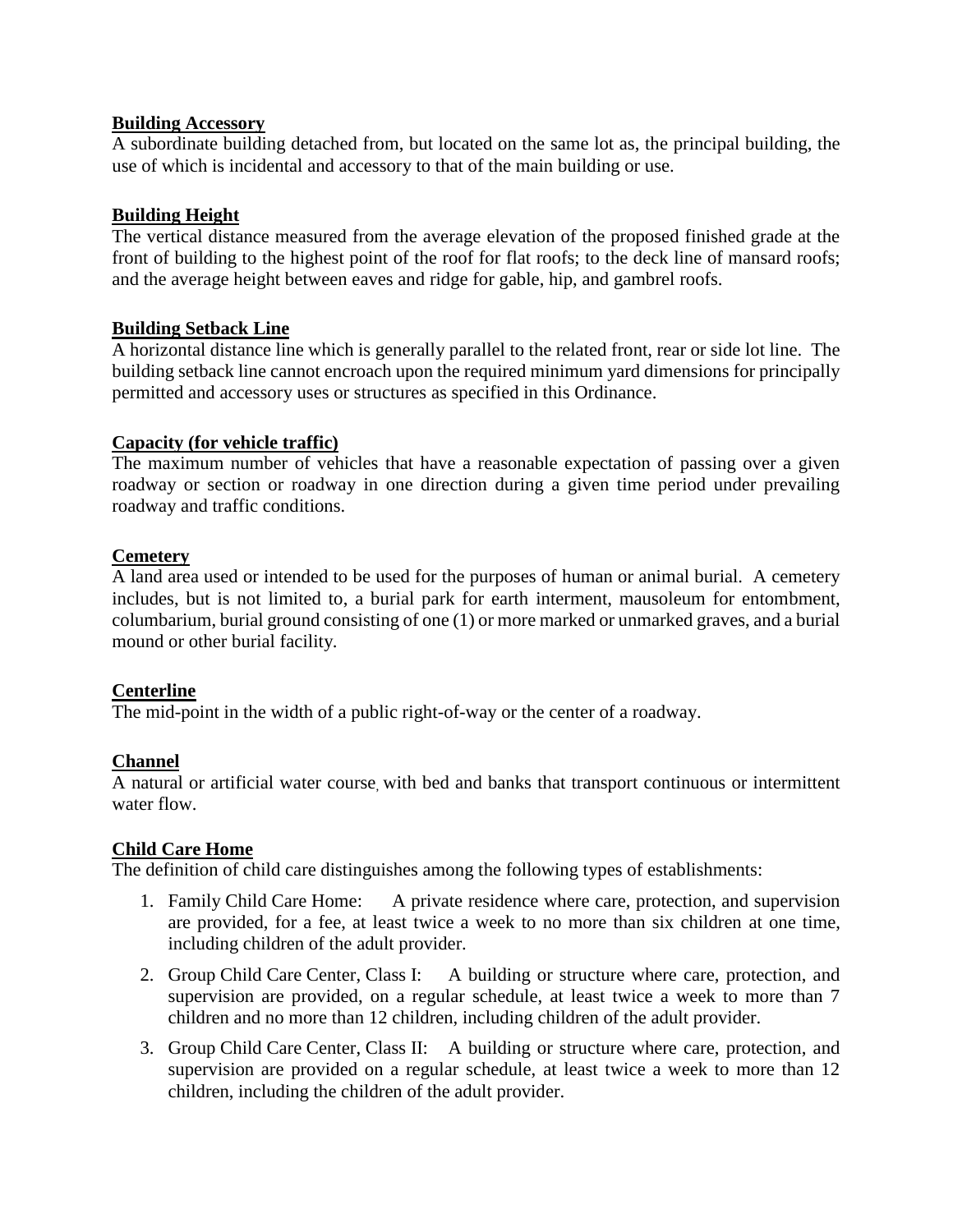## **Church**

A facility used primarily for religious worship services of an assembly nature that may secondarily provide social or community services such as counseling, child care, senior services, and educational programs. For the purposes of this ordinance, synagogues, temples, and other places of religious assembly for worship, regardless of the terminology used by a specific faith or denomination, are considered churches pursuant to this definition.

## **Clinic**

A facility that offers care, diagnosis and treatment of sick or injured persons. A clinic may provide out-patient surgical attention but does not include accommodations.

## **Club**

A facility owned or operated by persons for a social, literary, political, educational or recreational purpose for the exclusive use of members and their guests.

## **Commercial Recreation**

A privately owned and operated facility that offers activities related to fitness, purposeful relaxation and/or games.

## **Comprehensive Plan**

A plan or any portion thereof, adopted by the Area Plan Commission, that establishes policies for public and private actions and decisions to safeguard the development of public and private property in the most appropriate manner. A comprehensive plan shall contain as a minimum, a statement of goals and objectives, principles, policies, and standards; a land use plan element; a transportation plan element; a community facilities plan element; and any additional elements.

## **Concept Development Plan**

A plan that generally illustrates, depicts, and/or describes a development proposal, in accordance with the requirements of this Ordinance. A Concept Development Plan is reviewed in conjunction with Zoning Map Amendment requests and other public hearing requests as specified in this Ordinance. A Concept Development Plan approval shall be binding upon the future development of the real property in question.

## **Conditional Use**

A defined use permitted within a zoning district other than a principally permitted use, requiring a conditional use permit and approval of the Board of Zoning Appeals. A conditional use has some special characteristic inherent to its operation and is subject to special requirements to mitigate negative land use impacts.

## **Conditional Use Permit**

A permit granted by the Board of Zoning Appeals permitting a defined use, other than a principally permitted use, to be established within the zoning district and subject to the special requirements established by the Board.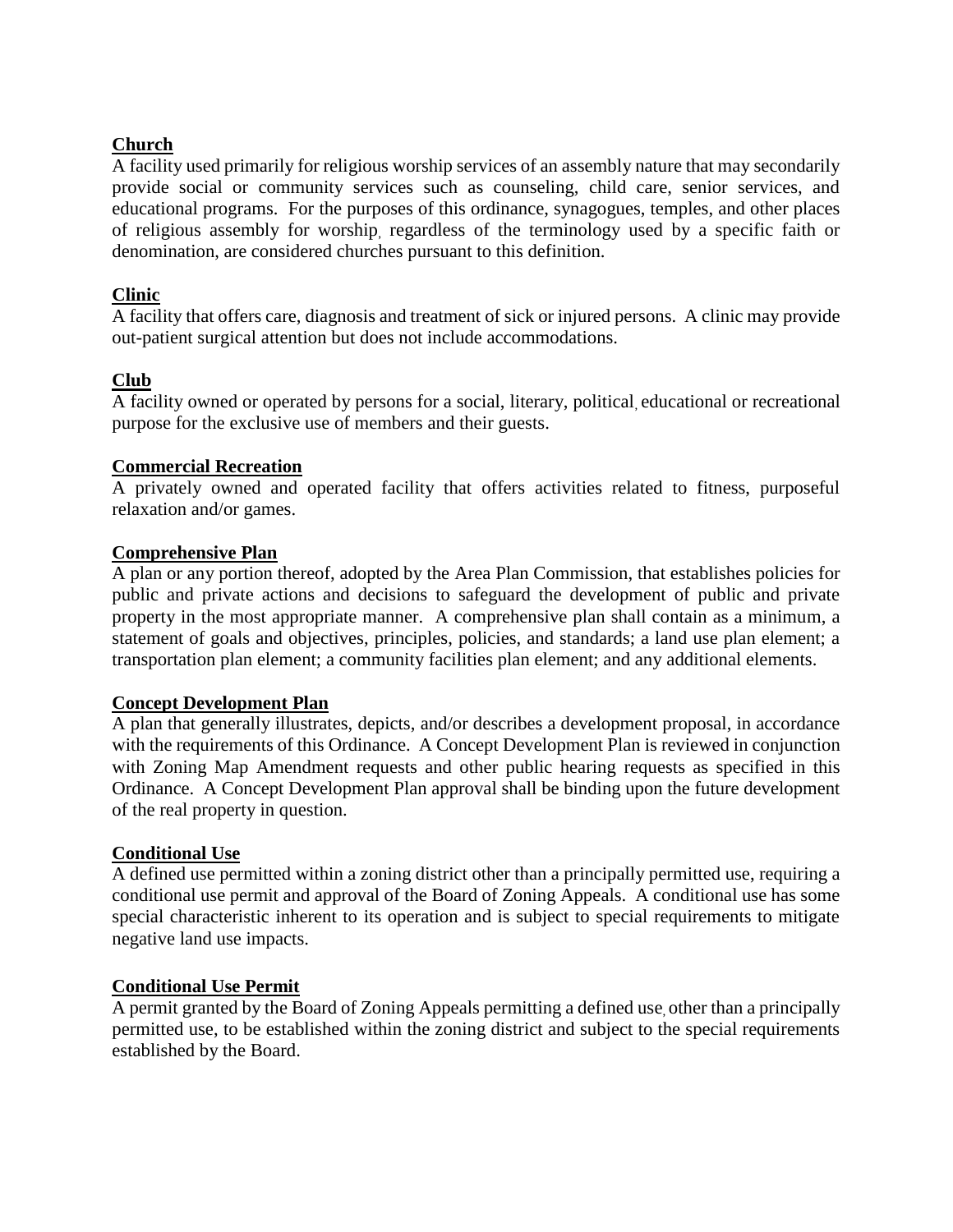## **Condominium**

A single-family attached dwelling unit separately owned and valued for property tax purposes, with common areas under group ownership and property taxes paid by a homeowners association.

## **Condominium Association**

The community association that administers and maintains the common property and common elements of a condominium.

## **Confined Feeding**

The raising of animals for food, fur or recreation in lots, pens, ponds, sheds or buildings, where they are confined, fed and maintained for at least 45 days during any year, and where there is no ground cover or vegetation present over at least half of the animals' confinement area. Livestock markets and sale barns are generally excluded.

## **Confined Feeding Operation**

Any animal feeding operation engaged in the confined feeding of at least 300 cattle; 600 swine or sheep; 30,000 fowl, such as chickens, turkeys, or other poultry; and other aquatic-based operations for the raising of fish, shrimp, or other similar operations.

## **Convenience Store**

A small retail store that sells grocery and deli items, other day-to-day goods, and stocks such goods on the premises, all on a limited basis. A convenience store may offer the retail sale of motor fuels as an accessory use, if permitted in the particular zone, or if the particular zone allows gasoline filling stations as a principally permitted use.

# **Corner Lot**

(See Lot Types)

# **County Maintained Roadway**

(See Public Way)

# **Cul-De-Sac**

(See Street)

# **Critical Volume**

A volume (or combination of volumes) for a given street which produces the greatest utilization of capacity for that street in terms of passenger cars or mixed vehicles per hour.

## **Cycle Time**

The time period in seconds required for one complete sequence of signal indications.

**Day Care Center** (See Child Care Facility)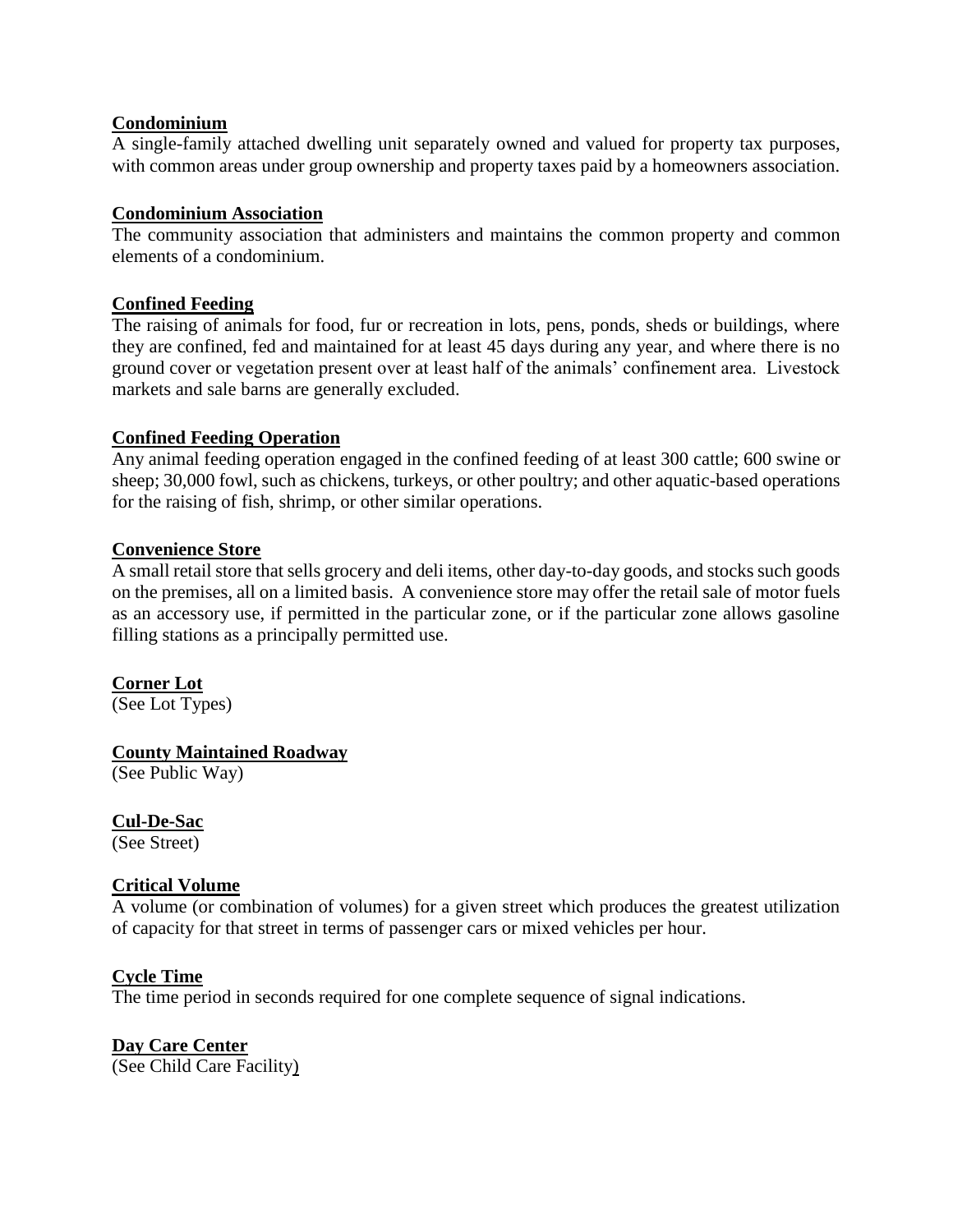## **Day-time Hours**

7:00 AM to 7:00 PM, local time.

#### **Dead-end Street**

(See Street)

## **Deceleration Lane**

A speed change lane, including tapered areas, for the purpose of enabling a vehicle that is to make an exit turn from a roadway to slow to safe turning speed after it has left the main stream of faster moving traffic.

## **Decibel**

A unit of measurement of the loudness, or intensity of sound. Sound level meters which are employed to measure the intensity of sound are calibrated in "decibels."

## **Delay**

Stopped time per approach vehicle, in seconds per vehicle.

## **Density**

Defined as a unit of measurement involving a portion of an activity devoted to a specific use identified in acres, square footage, or number of dwelling units in relation to a site or portion thereof. For commercial and employment uses, density is typically expressed in this Ordinance as a ratio of square footage of building area per acre of land area. For residential uses, density is typically expressed in terms of the number of dwelling units per acre of land. For signage, density is expressed in terms of the number of a certain type of signs per wall, building, lot, or overall development or subdivision. The term "density" may be used interchangeably with the term "intensity" in this Ordinance.

## **Design Hour Volume**

Hourly traffic volume used for street design and capacity analysis, usually one or more peak hours during a 24-hour period.

## **Design Speed**

Five to ten miles per hour above the proposed or desired speed limit of the facility under design

## **Design Vehicle**

1. Developments intended for public use must be designed for the following types of vehicles:

| Residential Uses (excluding single family or duplex)              | SU <sub>3</sub> O |
|-------------------------------------------------------------------|-------------------|
| <b>Commercial Uses</b>                                            | WB <sub>4</sub> O |
| <b>Industrial Uses</b>                                            | <b>WB50</b>       |
| 2. For public street, the following design vehicles must be used: |                   |
| Commercial/Multi-family Locals and' Minor Collectors              | <b>SU30</b>       |
| <b>Major Collectors</b>                                           | <b>WB40</b>       |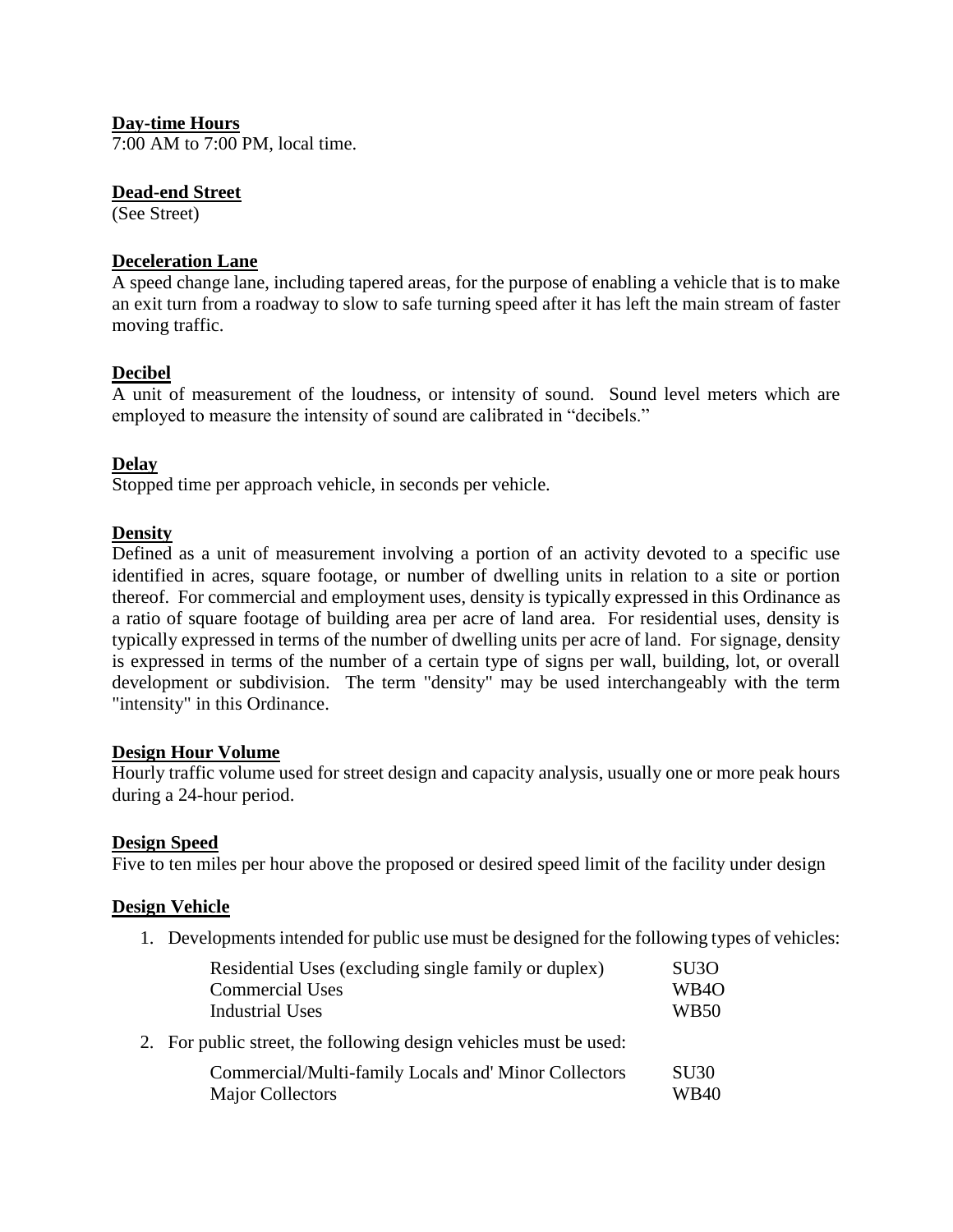#### Arterials WB50

Definitions for the above vehicle types are found in AASHTO Geometric Highway Design Standards.

#### **Detention Basin**

A facility constructed or modified to restrict the flow of storm water through the facility's outlet to a prescribed maximum rate and, concurrently, to detain the excess waters that accumulate behind the facility's outlet.

#### **DHV**

Design Hour Volume

#### **Diameter at Breast Height (dbh)**

The diameter of a tree trunk as measured at the height of the chest of the individual making the measurement. For the purposes of this Ordinance and the landscaping requirements contained herein, dbh is 4.5 feet from grade.

#### **Divided Highway**

A highway with separate roadways for traffic in opposite directions, such separation being indicated by depressed dividing strips, raised curbs, traffic islands, other physical separations, or by standard pavement markings and other traffic control devices.

## **Drive -In**

An establishment such as a restaurants or movie theater designed and intended for patrons to be served or entertained within their automobiles.

#### **Drive –Thru**

A facility which provide a window in which the patron can purchase an item without leaving their automobile.

#### **Drop-off centers**

A trailer or temporary structure used as a collection point for donated items for a specific nonprofit organization.

#### **Duplex Dwelling Unit**

A single residential structure that contains two dwelling units for use by two separate families living independent of each other. The two dwelling units within a duplex dwelling unit structure are separated by a common wall, floor, and/or ceiling.

#### **Dwelling**

A building or structure, which is completely or partly used for residential purposes but does not include commercial hotels, motels or tourist cabins.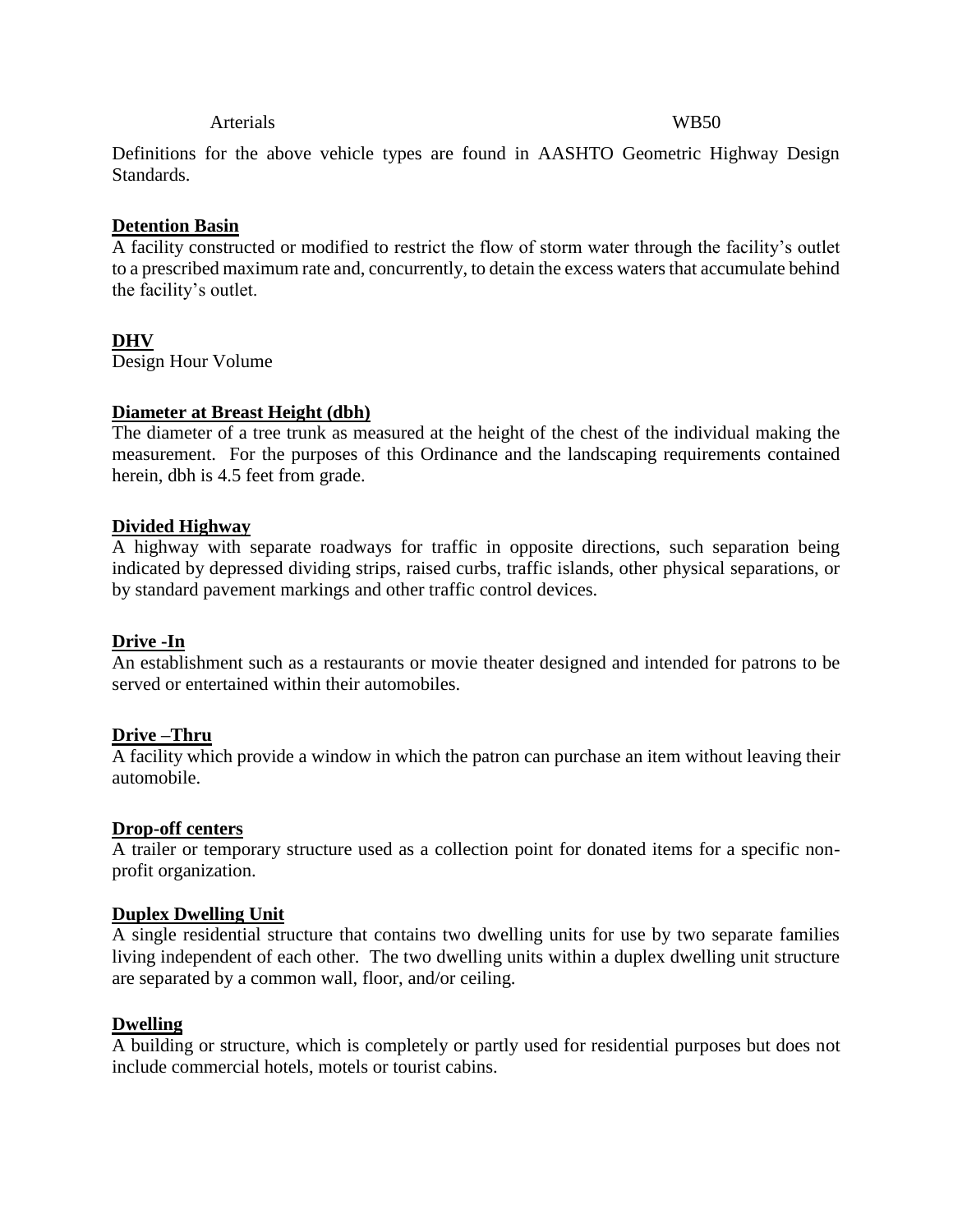## **Dwelling Unit**

An area within a dwelling, comprising of one housekeeping unit for occupancy by a family and household employees. A dwelling unit includes facilities such as bathrooms, a kitchen and bedrooms.

## **Dwelling Modular Unit**

A factory-fabricated transportable building designed to be incorporated with similar units at a building site into a modular structure that will be a finished building in a fixed location on a permanent foundation.

## **Easement**

A legally authorized use for a defined area by a property owner to the public, a corporation, another person, or an entity for a specified purpose.

## **Employee**

Any person who works for an individual, group, or business, for compensation that is paid by the operator of the activity to the person providing the work.

## **Enforcement Officer**

Individual(s) designated by the Planning Director to enforce the regulations within the zoning and subdivision ordinance.

## **Erosion**

Detachment and movement of soil or rock fragments by water, wind, ice, temperature changes, and gravity.

## **Essential Services**

The erection, construction, alteration, or maintenance, by public utility or governmental agency of underground gas, electrical, steam, water or other distribution systems, collection, communication, supply, disposal, or other transmission system. Includes, but is not limited to poles, wires, main drains, sewers, pipes, traffic signals, hydrants, or other similar equipment for the public's health, safety and general welfare.

# **Family**

- 1. Any number of persons all of whom are related by blood, legal adoption, or marriage, occupying a common premises and living as one housekeeping unit using one kitchen; or
- 2. Five or fewer persons occupying a common premises and living as one housekeeping unit using one kitchen, provided that the premises is not a boarding house, lodging house, fraternity or sorority, club, hotel or a residence for social rehabilitation, or that admission to residency in or occupancy of the premises is not limited to or intended for persons in the custody of the criminal justice system or the juvenile justice system and persons engaged in the care, custody, nurturance, or supervision of such persons; or
- 3. More than five persons occupying a common premises and living as one housekeeping unit using one kitchen, provided that the premises is not a boarding house, home for the infirmed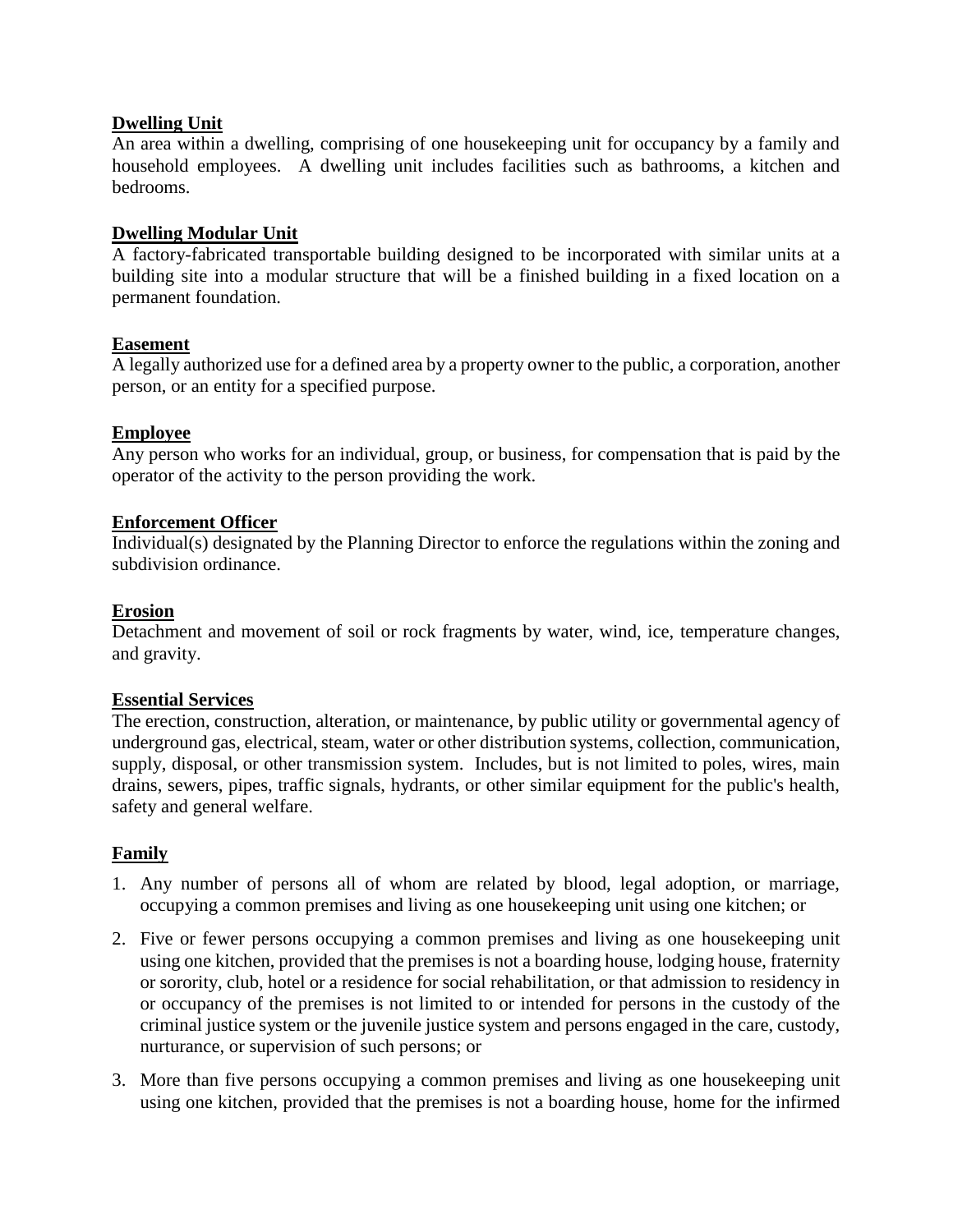and aged, nursing home, lodging house, fraternity or sorority house, club, hotel, or other exceptional residential use, or a residence for social rehabilitation.

## **Farm Implement and Machinery Sales**

The sale or leasing of new and used farm implements and machinery displayed, stored, and sold or leased on site, excluding repair work, except minor incidental repair.

#### **Fence**

A structure, other than a building, which is a barrier and used as a boundary or means of security or confinement.

## **Fire Trucks**

Must be considered as a WB4O truck with a minimum of 45 ft. radius for design purposes.

#### **Findings of Fact**

The information that a board uses when making a recommendation or decision on an application.

#### **Foot-candle**

A unit of measurement that is used to gauge the brightness or illumination of a projected light source, which is equal to the light flux falling on one square foot of area one foot away from a light source of one candle power.

#### **Franchise Style Fast Food Establishment**

A restaurant that sells ready-made food or readily prepared made to order food (hot or cold), from a typically limited menu, that is generally served in disposable containers or wrappers. A franchise style fast food establishment may include drive-in or drive-through service, although orders are generally not taken at the customer's table. A franchise style fast food establishment is typically characterized by the use of corporate trademarks in the design of on-site signage and by standardized corporate architecture in the design of the building.

## **Frequency**

The number of oscillations per second.

## **Frontage**

That side of a lot abutting on a street or way and ordinarily regarded as the front of the lot. Lots shall not be considered to front on stub ends of streets and the case of corner lots will be considered to front on both intersecting streets.

## **Garages, Private**

A detached accessory building or portion of a principal building for the parking or temporary storage of automobiles, travel trailers and/or boats of the occupants of the premises and wherein:

- 1. Not more than one space is rented for parking to persons not a resident on the premises;
- 2. No more than one commercial vehicle per dwelling unit is parked or stored;
- 3. The commercial vehicle permitted does not exceed two tons capacity.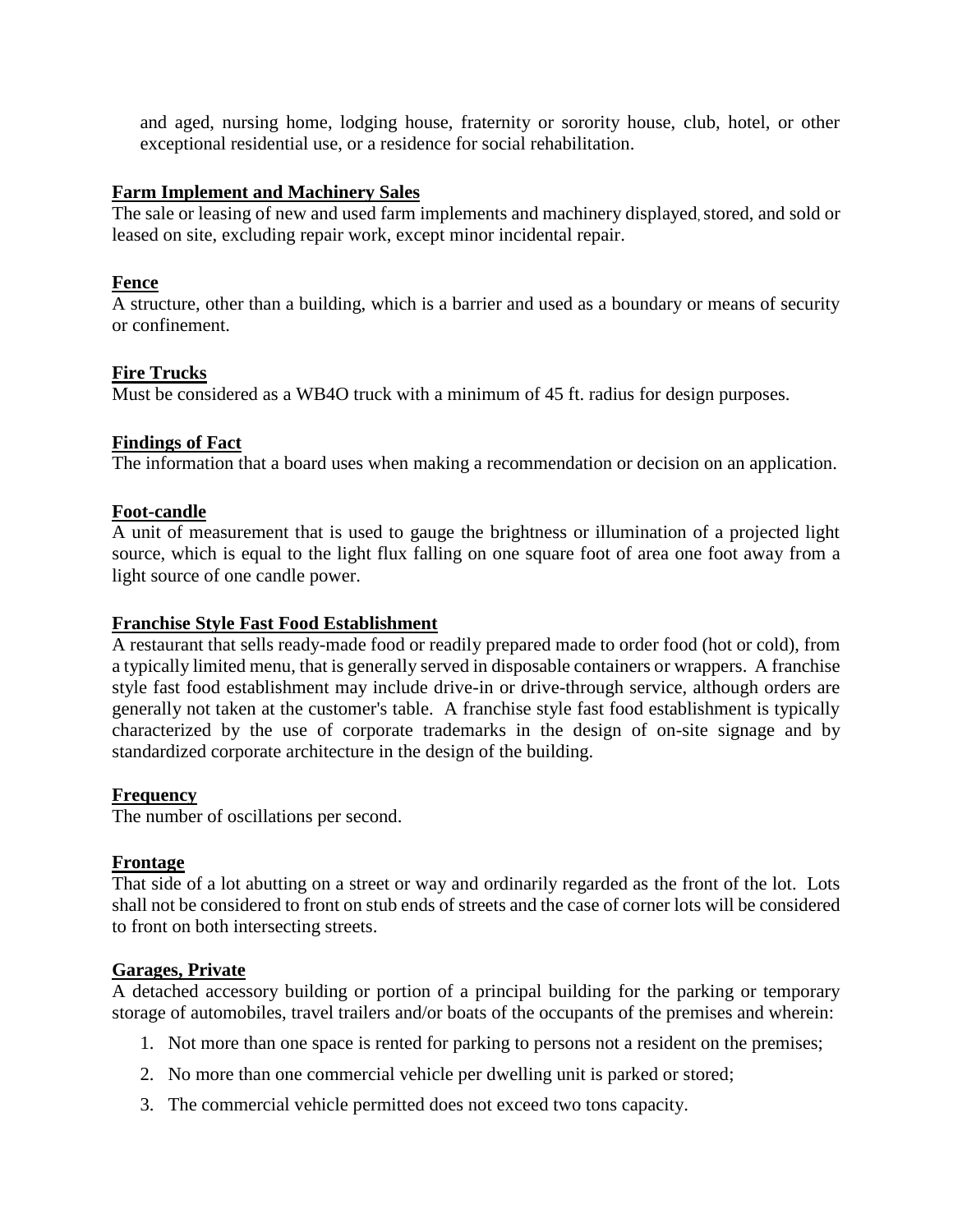## **Garages, Public**

A facility designed and used for the temporary storage of operational automobiles.

## **Gasoline Filling Station**

A facility that primarily offers the retail sale of gasoline and similar fuels. A gasoline filling station may offer automotive wash services, if permitted in the particular zone as a principally permitted, accessory, or conditional use. Gasoline filling stations include the following activities that are accessory and incidental to the principle operation:

- 1. Sale of cold drinks, packaged food, and similar convenience goods.
- 2. Sale of road maps, other travel information material and provision of restroom facilities.

# **Grading**

The process or moving or removing of dirt, rock or vegetation from the property for the purpose of improving or developing the property. Grading can include removing material from the property to another site for the purpose of providing fill material to improve or develop the site. For the purpose of this Ordinance grading is not considered mining.

## **Handicapped Person**

A person with a physical, emotional, or mental disability, including but not limited to mental retardation, cerebral palsy, epilepsy, autism, deafness or hard of hearing, sight impairments, and orthopedic impairments, but not including convicted felons or misdemeanants on probation or parole or receiving supervision or rehabilitation services as a result of their prior conviction, or mentally ill persons who have pled guilty but mentally ill to a crime or not guilty by reason of insanity to a crime. "Handicapped person" does not include persons with current, illegal use of or addiction to alcohol or any controlled substance.

## **Home Occupation**

A home business that is clearly an incidental and secondary use of the principal dwelling unit and that is conducted in conformance with the home occupation requirements of this Ordinance. Examples of acceptable home occupations commonly include personal or consulting services, professional offices, or studios that do not necessitate clients coming to the business, and that do not necessitate either regular deliveries to the residence or the use of tractor-trailers for deliveries to the residence.

## **Homeowners Association**

A private, nonprofit corporation of homeowners and/or residents of a defined area for the purpose of owning, operating, and maintaining various common properties.

# **Hotel or Motel and Apartment Hotel**

A facility that offers transient lodging accommodations on a daily rate to the general public and provides additional services such as restaurants, conference rooms, and recreational facilities.

## **Hourly Volume**

The number of (mixed) vehicles that pass over a given section of a lane of roadway during a time period of one hour.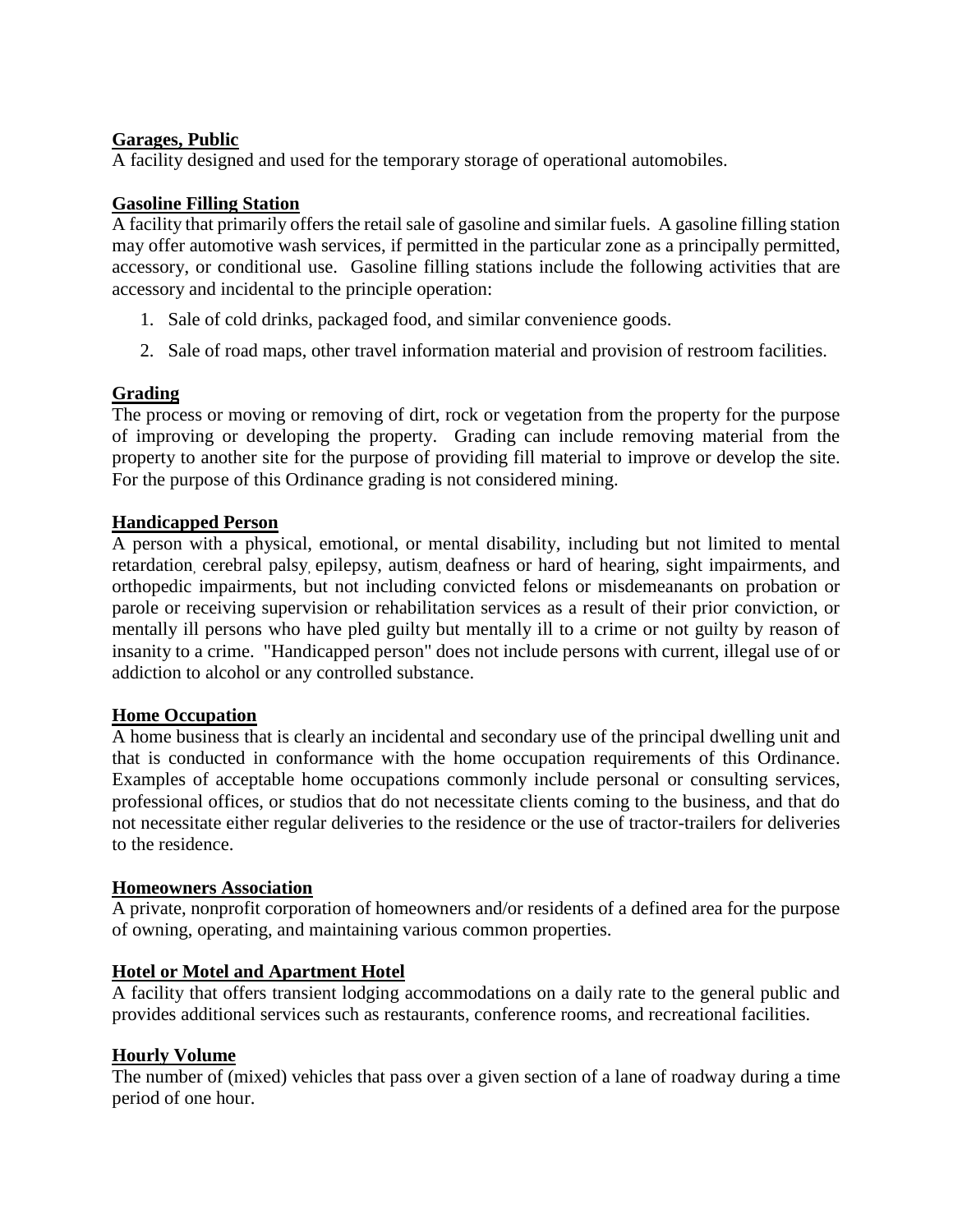## **Household**

One or more individuals occupying a single dwelling unit.

## **Household Pets**

Animals customarily kept within a home or upon the premises for the resident's personal use and enjoyment. They are not to be raised for commercial purposes and must be appropriately confined to a dwelling unit or a private boarding stable so as to not create a nuisance to adjoining property owners. Household pets include, but not limited to, domestic dogs, domestic cats, domestic birds, domestic fish, and domestic rodents.

## **Impact Vibrations**

Earth-borne oscillations occurring in discrete pulses at or less than one hundred (100) per minute.

## **Impervious Surface**

An area that has been compacted or covered by a layer of material that is highly resistant to infiltration by stormwater. Impervious surfaces include buildings, parking areas, driveways, sidewalks, and graveled areas.

## **Individual Sewage Disposal System**

A septic tank, seepage tile sewage disposal system, or any other approved sewage treatment device approved by the Health Department to serve the disposal needs of one single-family residential dwelling. An individual sewage disposal system is a private sewage disposal system

# **Industrial Park**

A defined geographic area planned and coordinated for the development of various industrial uses and associated activities. An industrial park is designed, constructed, and managed on an integrated basis with particular attention given to vehicular circulation, parking, utilities, stormwater management, building design, signage, and landscaping.

## **Industry, Heavy**

The purpose of the I-3 Heavy Industrial District is to provide for those types of heavy industrial uses, which have extensive outside storage requirements, require large movement of vehicles and goods and cannot be accommodated in an I-1 or I-2 district. Uses in this district involve heavy equipment, machinery, or other products, which require sufficient infrastructure and results in a substantial economic impact. Uses in this district will generally utilize unrefined raw materials, whose processing may potentially create noise, odors, dust, smoke; involve hazardous materials or waste or be delivered in large bulk transportation forms. Such districts will be organized to provide employment opportunities for regional and extra regional labor markets. Districts will be located on lands with direct access to expressways and/or arterials, rail lines and navigable waterways.

# **Industry, Intermediate**

The purpose of the I-2 Intermediate Industrial District is to provide for those types of industrial uses, which have extensive outside storage requirements, require large movement of vehicles and goods and cannot be accommodated in an I-1 district. Uses in this district involve equipment, machinery, or other products, which require sufficient infrastructure and results in a substantial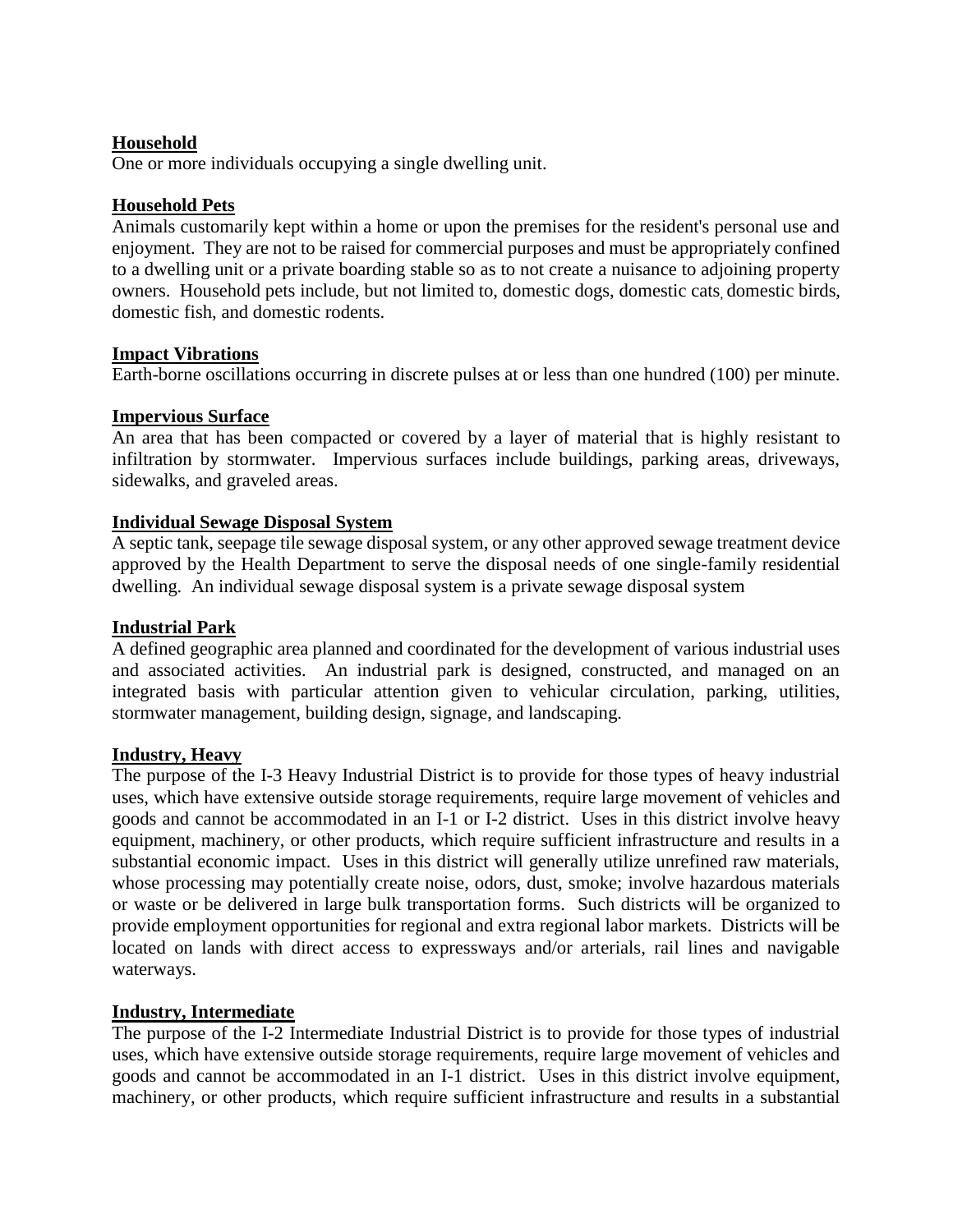economic impact. Uses in this district will generally utilize unrefined raw materials, whose processing may potentially create noise, odors, dust, smoke; involve hazardous materials or waste or be delivered in large bulk transportation forms. Such districts will be organized to provide employment opportunities for regional and extra regional labor markets. Districts will be located on lands with direct access to expressways and/or arterials, rail lines and navigable waterways.

## **Industry, Light**

The purpose is to allow different types of small to large-scale light manufacturing, warehousing, distribution and related services uses, which require direct accessibility to a regional transportation system. Manufacturing operations in this district will generally not utilize unrefined raw materials, whose processing may potentially create undesirable noise, odors, dust, smoke, hazardous materials or waste to be delivered in large bulk transportation forms.

## **Infrastructure**

The total composition of public, semi-public and private utilities, facilities and services which make urban areas possible. The infrastructure includes roads, rail, transit, sewage, water, storm drainage, education, fire, police, recreation, general public health, general public administration and revenue.

## **Institution**

A facility designed and used to aid individuals in need of mental, therapeutic, rehabilitation counseling, or other correctional services.

## **Intensity**

(See Density)

# **Junkyard**

A junkyard is an open area where junk, waste, scrap, discarded or salvaged materials are bought, sold, exchanged, stored, baled, packed, disassembled, or handled, including but not limited to scrap iron and other metals, papers, rags, rubber tires, bottles, and inoperable equipment or machines or motor vehicles. A junkyard includes automobile wrecking or salvage yards, house wrecking yards, used lumber yards and places or yards for storage of salvaged house-wrecking and structural steel materials and equipment, but does not included uses established entirely within enclosed buildings or composting operations. The presence of two or more non-operational motor vehicles on a lot for a time period exceeding thirty (30) days shall constitute evidence regarding the establishment of a junkyard. An automobile wrecking yard is considered as a junkyard.

# **Kennel**

Any parcel of real estate on which household domestic animals are maintained, boarded, trained, bred, raised, groomed, or cared for in exchange for pay, barter, commission, or remuneration of any kind.

# **Landfill**

A facility designed and used for the disposal of solid wastes in an appropriate manner that minimizes potential environmental degradation. Hazardous, toxic, or radioactive waste disposal is not permitted in a landfill.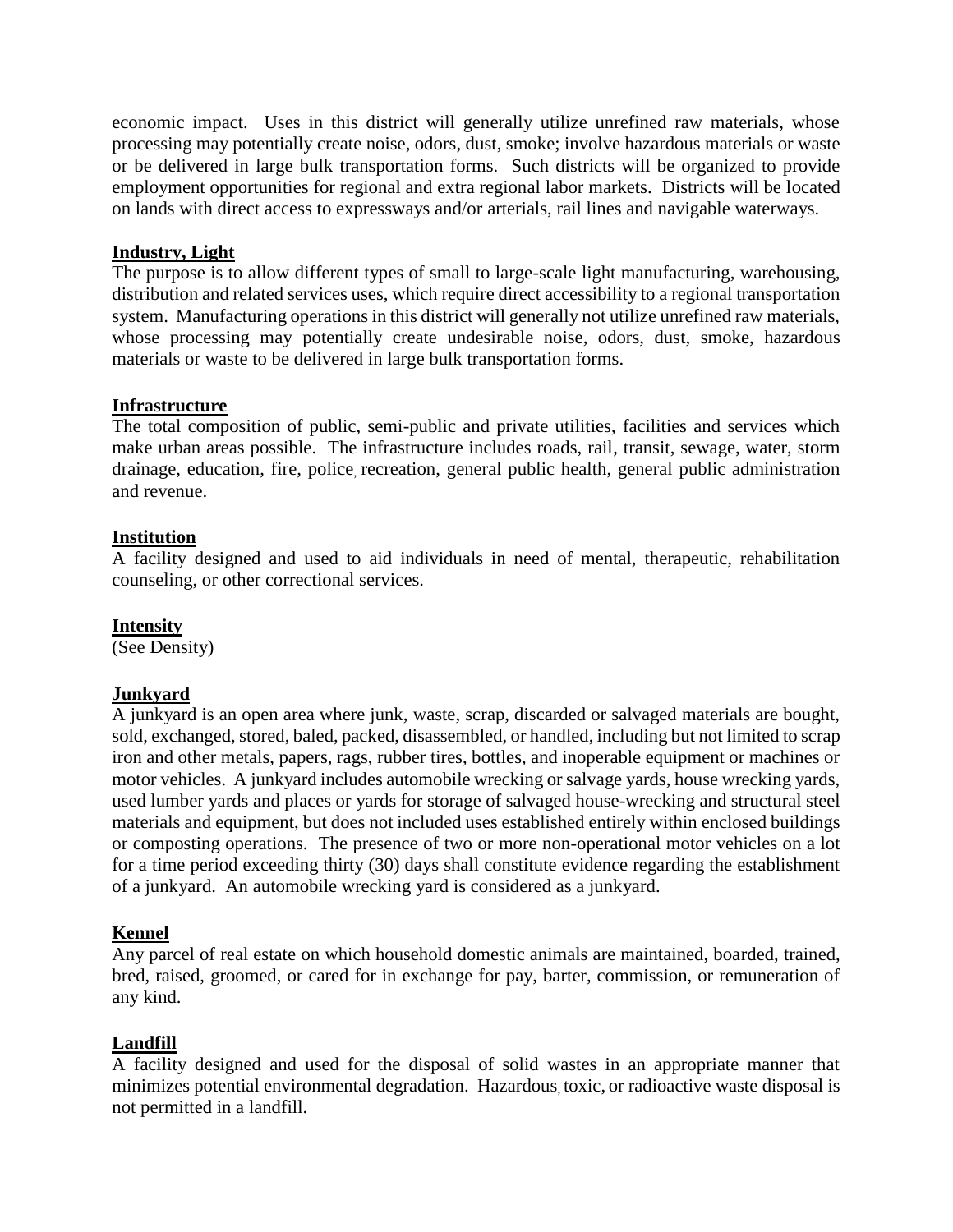## **Landominium**

A single family attached dwelling unit separately owned and valued for property tax purposes which includes land under the unit along with common areas under group ownership and paid by a homeowners association.

## **Landscape Island**

An area that contains plantings or other landscape material and that is surrounded on all sides by paved areas such as vehicular parking and circulation areas, loading/unloading areas, outside storage and outside display areas, ingress/egress lanes, etc.

## **Landscape Peninsulas**

An area that contains plantings or other landscape material and that is surrounded on two sides if in a corner of a paved area, or three sides in other instances, by paved areas such as vehicular parking and circulation areas, loading/unloading areas, outside storage and outside display areas, ingress/egress lanes, etc.

## **Landscape Screen or Bufferyard**

A defined area composed of vegetation and/or structures located between different and/or conflicting types or intensities of land uses or activities. A landscape screen of bufferyard may include a combination of trees, shrubs, earthen berms, landscaping fences, and/or open space qualities. The purpose of a landscape screen or bufferyard is to minimize the potential negative impacts of noise, light, dust, dirt pollution, and differing visual effects of one use or activity upon another.

## **Landscaping**

The preservation, addition, and maintenance of trees, bushes, plants, and/or other natural features for an area to produce an aesthetic appearance for socio-environmental reasons.

## **Level of Service (LOS)**

A measure of the mobility characteristics of an intersection as determined by vehicle delay and secondary factor, the volume/capacity ratio.

## **Legislative Unit**

The elected governmental body such as city council, town board or county commissioners for a given incorporated or unincorporated jurisdiction that has legislative authority within that jurisdiction.

## **Loading Space Off-Street**

Parking lot area designed and exclusively designated for the purpose of bulk pickups and deliveries. A loading area must be appropriately scaled to delivery vehicles expected to be used and accessible to vehicles when required off-street parking spaces are filled. Required off-street loading space is not to be included as off-street parking space in computation of required off-street parking space. All off-street loading spaces shall be located totally outside of any street or alley right-of-way.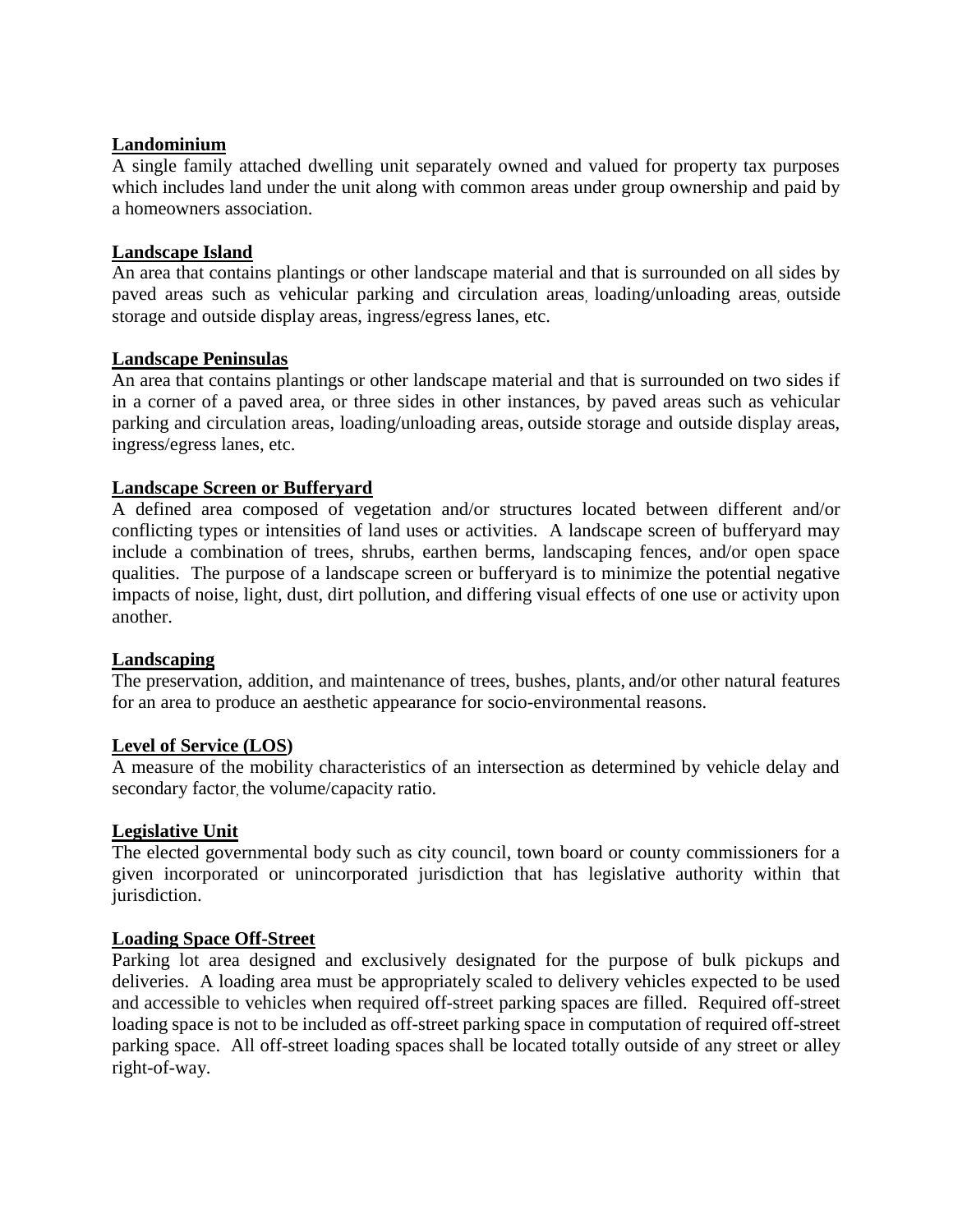# **Location Map**

(See Vicinity Map)

# **Lot**

A lot is a parcel of land of sufficient size to meet minimum zoning requirements for use, coverage, and area, and to provide such setbacks and other open spaces as on an improved public street, or on an approved private street, and may consist of:

- 1. A single lot of record;
- 2. A portion of a lot of record;
- 3. A combination of complete lots of record, of complete lots or of portions of lots of records.

## **Lot Coverage**

The ratio of enclosed ground floor area of all buildings on a lot, expressed as a percentage.

## **Lot Measurements**

A lot shall be measured as follows:

- 1. Area: The geometric, horizontal area contained within a lot of record exclusive of any portion of the right-of-way of any public or private street or alley.
- 2. Frontage: The distance between the side property lines as measured across the required minimum front yard setback line.

## **Lot of Record**

A lot which is part of a subdivision recorded in the office of the County Recorder, or a lot or parcel described by metes and bounds, the description of which has been so recorded in the office of the County Recorder.

## **Manufactured Home**

A dwelling unit, designed and built in a factory, which bears a seal certifying that it was built in compliance with the federal Manufactured Home Construction and Safety Standards Law of 1974 (942 USC 5401 et seq.) (Also see Mobile Home and Modular Home)

## **Marina**

A facility designed and used for storing, fueling, berthing, and launching of private pleasure watercraft.

## **Mining**

Mining to include the extraction from the subsurface or surface of sand, gravel, rock, clay, silt, shale, stone, and other mineral or material;

## **Mobile Home**

A dwelling unit composed of one or more components substantially assembled in a manufacturing plant and designed to be transported to a building site on its own chassis for placement on a supporting structure. A mobile home is constructed in accordance with the standards established in the U.S. Department of Housing and Urban Development's building code for manufactured housing. A mobile home is not constructed in accordance with the standards established in the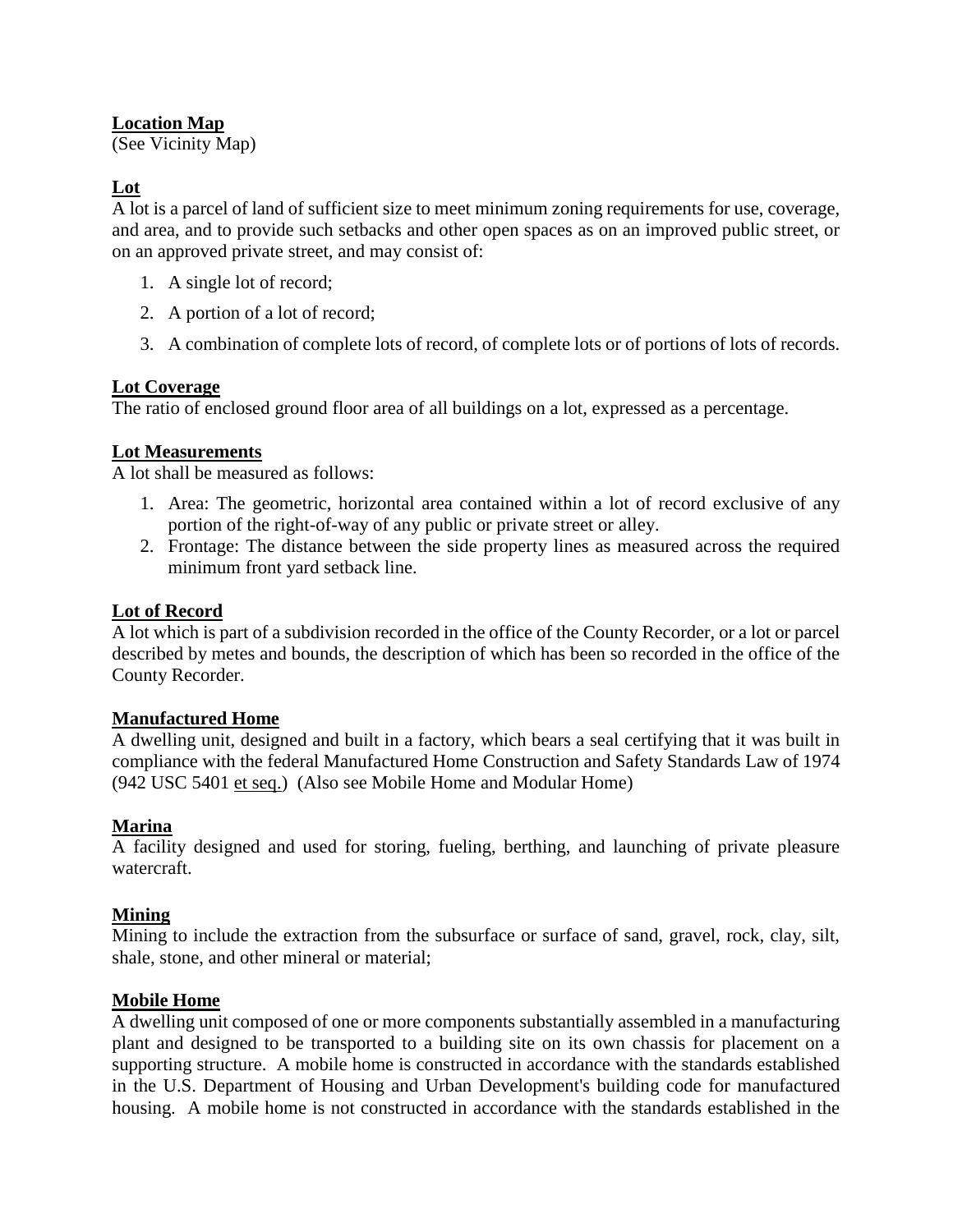state and local building codes that are applicable to site-built homes.

The removal of a mobile home's wheels and/or the attachment to a permanent foundation shall not change its classification. Mobile homes do not include modular homes, dwelling units with automotive capabilities, or recreational vehicles.

# **Model Home**

A residential structure or series of structures built with the purpose of displaying the craftsmanship of the builder/developer of that unit. The unit primarily serves as a marketing tool to sell future, similar units on other lots.

# **Modular Home**

A dwelling unit composed of two or more components substantially assembled in a manufacturing plant and transported to a building site by truck for final assembly on a permanent foundation. A modular home must be constructed in accordance with the standards established in the state and local building codes that are applicable to site-built homes. Modular homes do not include mobile homes. For the purposes of this ordinance, a modular home is considered to be a single family dwelling unit.

# **Mobile Home or Travel Trailer Sales**

The sale or leasing of new and used mobile homes and travel trailers displayed, stored, and sold or leased on site excluding repair work except minor incidental repair.

# **Motel**

A facility that offers overnight sleeping accommodations primarily for automobile travelers

# **Multi-Family Dwelling Unit**

A residential building designed, arranged, and occupied exclusively by three (3) or more families living independent of each other.

# **Multi-Modal Transportation**

Facilities, or a system of facilities, that accommodate more than one mode of transportation such as motor vehicles, bicycles, pedestrians, buses, light rail, etc. Such facilities may include but are not limited to, car pooling lots, bus stops, transit stations, bike ways or lanes, bike racks, pedestrian paths, etc.

# **M.U.T.C.D.**

Manual on Uniform Traffic Control Devices

# **Nonconforming Use or Structure**

A structure which lawfully existed at the time of adoption or amendment of the zoning regulations, which does not conform to the regulations of the zoning district in which it is situated.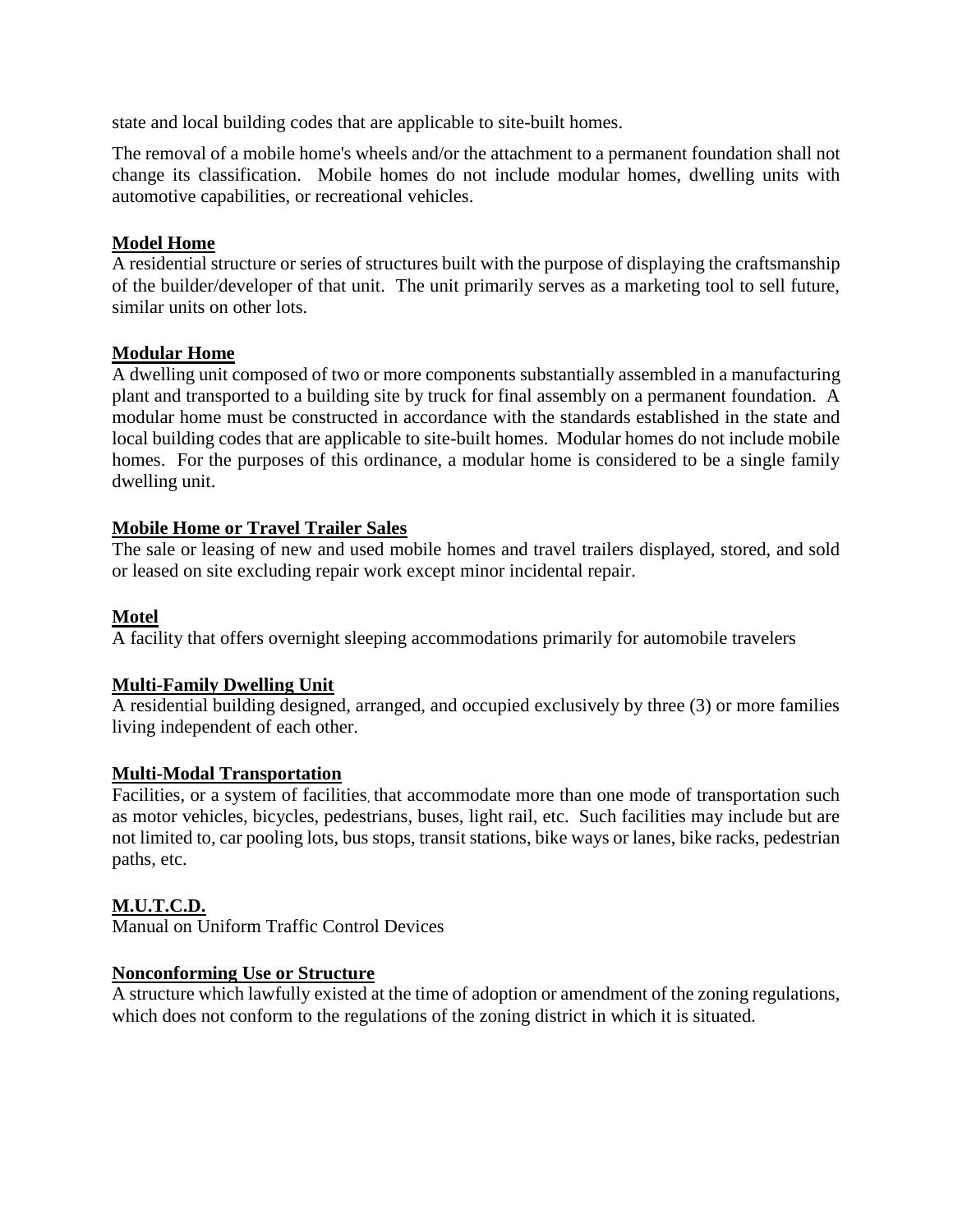## **Nuisance**

Something that is considered harmful to health and well-being, annoying, obnoxious, and unpleasant.

## **Nursing Home**

A health care facility designed and used for the care and/or treatment of invalids, or elderly persons.

## **Occupancy**

The use of a structure for the purpose of a residence, or other use whether such structure is ordinarily designated for such use.

## **Office Park**

A defined geographic area planned and coordinated for the development of various office/business uses and associated activities. An office park is designed, constructed, and managed on an integrated basis with particular attention given to vehicular circulation, parking utilities, stormwater management, building design, signage, and landscaping.

## **Open Space**

A land area designated for recreation, resource protection, and/or buffering purposes. Open space may include, but is not limited to lawns, decorative plantings, walkways, trails, playgrounds, fountains, swimming pools, woods, natural drainage features, and any other passive or active recreational facilities that the Area Plan Commission deems appropriate. Open space is not defined as existing or future road right-of-ways, streets, driveways, parking areas, or buildings.

## **Operator**

The owner, permit holder, custodian, manager, operator or any person in charge of any permitted or licensed activity.

## **Owner**

The person, persons, or other entity having legal title to particular real estate, or such other person, persons, or entity acting on behalf of and with the written permission and authority of the legal title holder, such as a holder of an option or contract to purchase the real estate, or a lessee. In the context of this order, "owner" means the person, persons, or entity bearing responsibility for a development review application or proposal, and the term "owner" may be used interchangeably with terms such as applicant, developer, owner by option, etc.

## **Parking Space, Off-Street**

Parking lot area designed and exclusively designated for the purpose of automobile parking. Must be adequate for parking an automobile with room for opening doors on both sides, properly related access to a public street or alley and maneuvering room. All off-street parking spaces shall be located totally outside of any street or alley right-of-way.

## **Pawn Shop**

A business establishment that provides loans, usually short-term, using personal property as collateral and that retains the personal property, or legal title thereof, until the loan is repaid; if the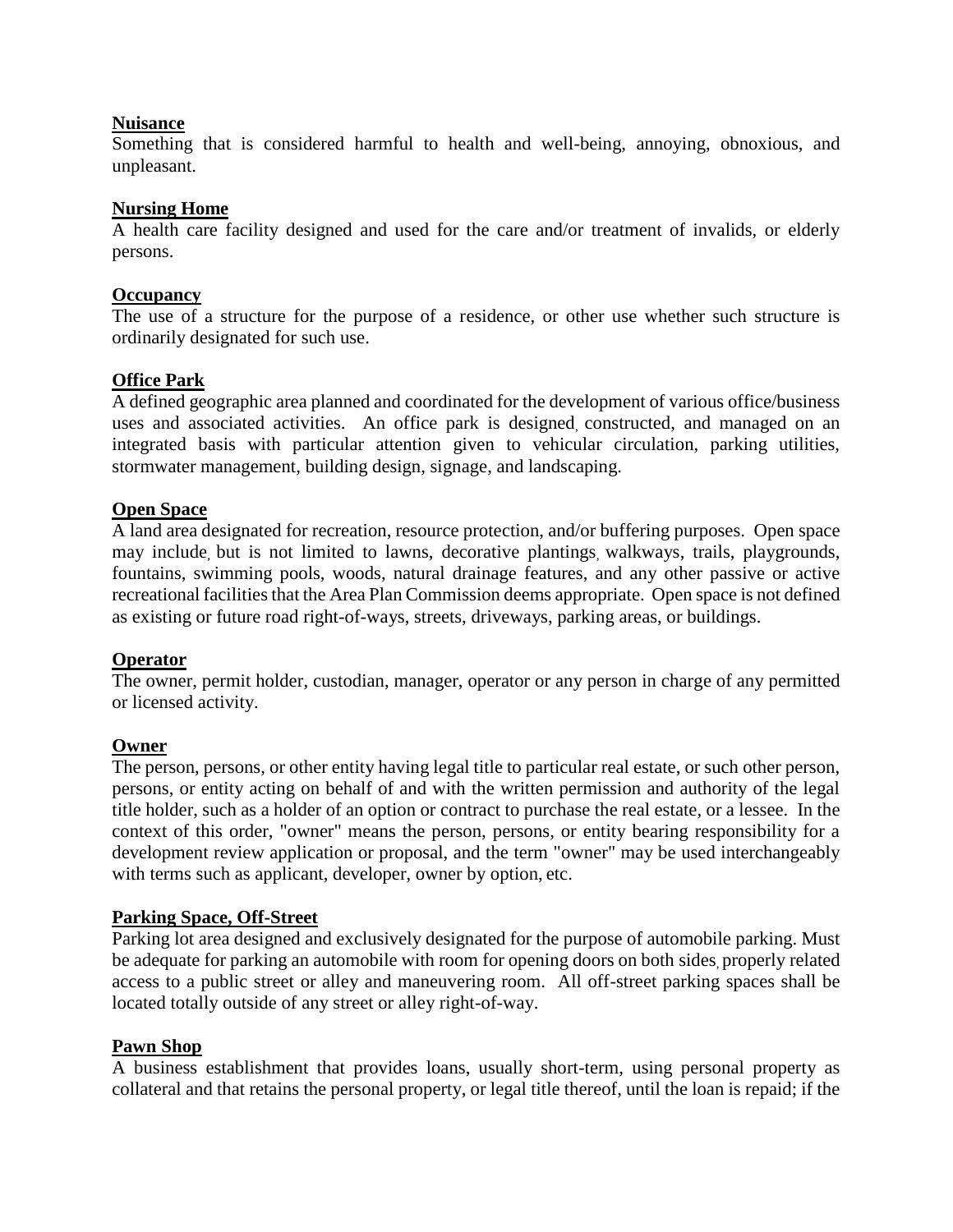loan is not repaid, such personal property provided as collateral is offered for sale to the public, primarily in an on premise retail environment. A business establishment that primarily buys personal property for resale to the general public in a retail environment, without the provision of a loan, is also considered to be a pawn shop pursuant to this definition unless it is of a consignment nature. A pawn shop differs from a bank, savings and loan, credit union, or similar establishment in that a pawn shop does not offer routine banking services such as checking, savings, escrow, or similar accounts, nor the sale of certificate of deposits or similar investment instruments, credit services other than loans where personal property is used for collateral.

## **Plan Commission (also referred to as Area Plan Commission)**

Public agency in the county empowered to prepare a comprehensive plan, zoning regulations, subdivision regulations, special regulations, and corridor or special area studies. The planning commission is responsible for evaluating proposed land use changes and their conformance with any applicable plans or regulations as well as reviewing subdivisions, zoning permits, site plan review and other applications outlined within the Zoning or Subdivision Ordinance. Within this Ordinance the term Plan Commission shall refer to the agency as a whole and may include the staff, director and board members.

## **Plan Commission Staff (also referred to as Area Plan Commission Staff)**

Individuals employed by the Area Plan Commission or related boards under direct employment or by a contractual agreement.

## **Planned Unit Development**

A defined land area to be planned and developed as a single development or an ordered series of developments. A planned development may include a variety of land use types and densities that are characterized by imaginative designs. A planned development's imaginative design shall creatively address architectural design, location of structures, integration of differing land uses, access management, interior vehicular and pedestrian access, storm water management, landscaping, signage, and the preservation of natural topography, drainage, and vegetation.

## **Planning Director (also referred to as Area Plan Director)**

The individual appointed by the Area Plan Commission to administer, interpret, and enforce the provisions of the zoning regulations and subdivision ordinance pursuant to the provisions of this ordinance.

# **Pond**

Any inland body of water that in its natural state has a surface area of 500 square feet or more with a depth no less than 3.5 feet, and body of water artificially formed or increased that has a surface area of 500 square feet or more with a depth no less than 3.5 feet. For purposes of measuring pond setbacks under this Ordinance, ponds shall include any man made supporting structure containing such body of water.

# **Postal Services**

A business establishment that offers private post office boxes for rent, and/or that offers drop-off,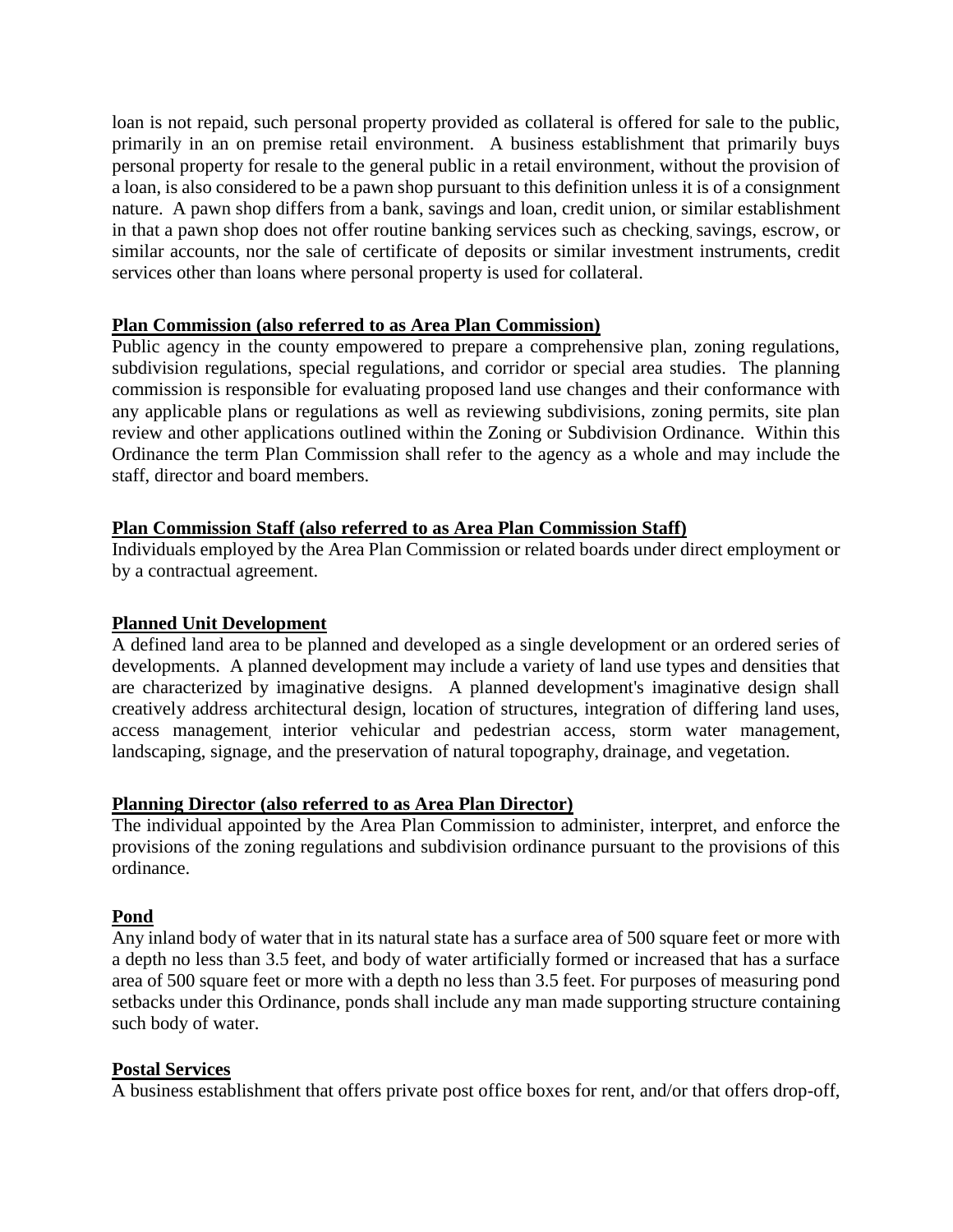pick-up, or packing and crating services for the delivery of letters or packages, and that may include the sale of stamps, packaging materials, or other items necessary for the delivery of letters or packages, provided that the use is of a retail nature and not of a distribution, storage, or transfer nature that is more appropriate in an industrial district unless otherwise qualified by the text of a specific zoning district to allow such distribution, storage, or transfer activities.

# **Post Office, U.S.**

A facility operated and occupied by the United States Postal Service for the purpose of delivering, storing, and/or transferring mail, and for carrying out related governmental functions.

# **Pre-application Meeting**

Informal discussions between a developer or individual and the planning staff occurring prior to the submission of an application for action by the Area Plan Commission. The pre-application meeting allows the planning staff to acquaint the applicant with the applicable procedures and regulations, suggest improvements to a proposed design, encourage the applicant to contact appropriate authorities on the provision of public utility service, and provide the applicant with any pertinent information relating to the proposed application.

# **Primary Use or Structure**

(See Principal Use or Structure)

## **Principal Use or Structure**

Uses that are permitted by right on a given piece of property and are distinguished from an accessory use. The principal use or structure is the predominant purpose for which a lot is occupied or used.

## **Project Review Committee (sometimes referred to as Technical Review Committee)**

The committee responsible for the technical evaluation of site plan applications required under this Ordinance. Membership may include, but is not limited to, a representative(s) from the Area Plan Commission, applicable public works department, applicable water and/or sewer district, applicable county or city engineer, applicable fire district or the Fire Chief's Association, and the Decatur County Building Department. A different project review committee may be formed for any of the legislative bodies served by the Area Plan Commission.

# **Protective Covenants**

Contracts entered into between private parties or subdivision restrictions recorded as a part of the final plat, and which constitute a restriction on the use of all private property within a subdivision for the benefit of property owners, and provide mutual protection against undesirable aspects of development which would tend to impair stability of values. The individual, or group, that initiates the protective covenants shall be responsible for the enforcement, it is not the responsibility of county staff.

# **Public Way**

A publicly dedicated area in which a public entity or the general public have the legal right-ofpassage regardless of improvements to the dedicated area. Public ways include, but are not limited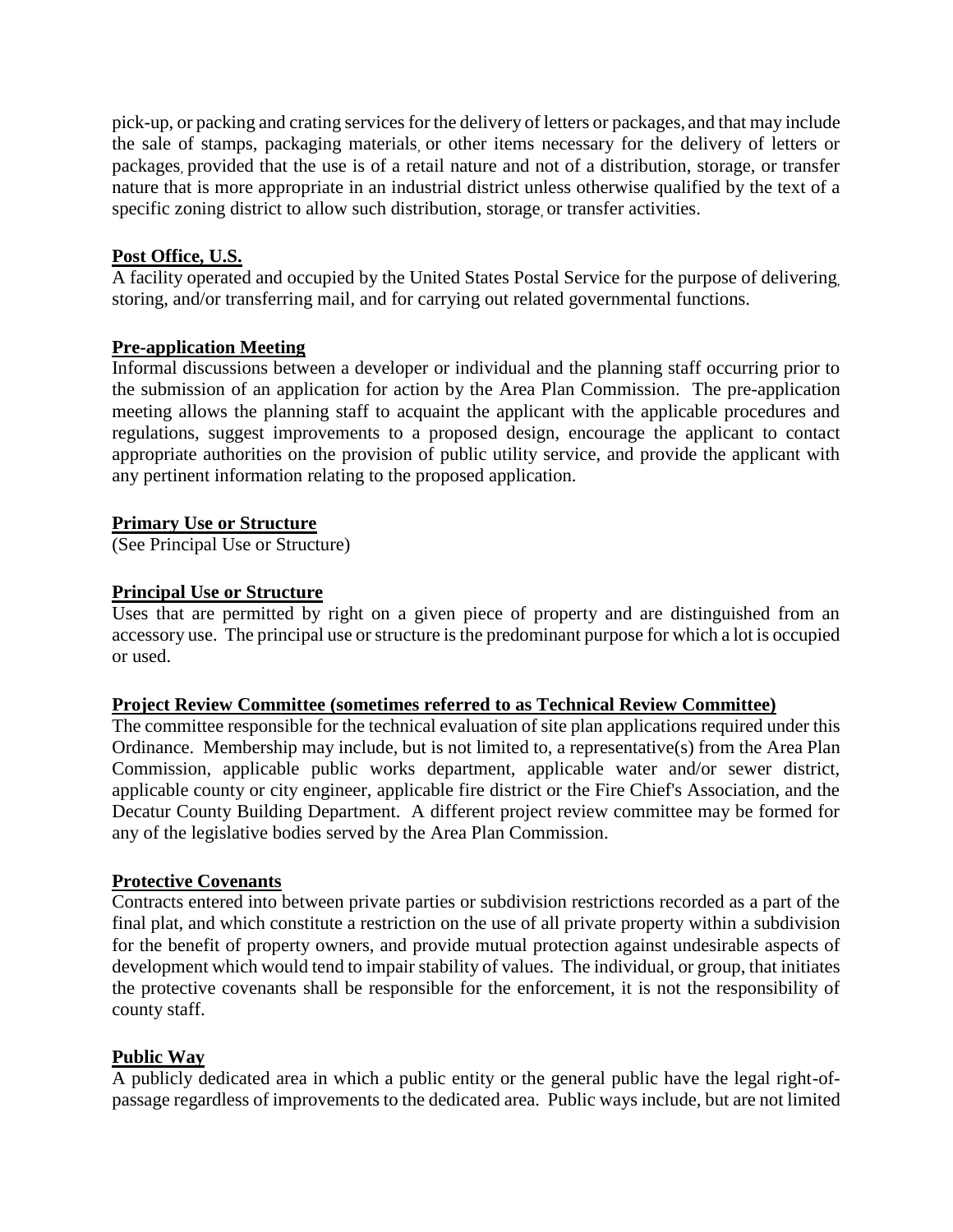to, an alley, avenue, boulevard, bridge, channel, ditch, easement, expressway, freeway, highway, land, parkway, right-of-way, road, sidewalk, street, subway, tunnel viaduct, walk, or bicycle path.

## **Recreational Use**

A public or private use of a building, structure or property which involves either an active or passive activity conducted indoors or out for the purpose of pleasure, leisure, fellowship or exercise commonly involving a sporting activity, camping, hiking, jogging, hunting, bicycling, fishing, swimming, boating, and other related activities.

## **Recreational Vehicle**

A wheeled vehicle designed primarily for the purpose of personal recreation, pleasure, or travel, but not for permanent habitation. Recreational vehicles include, but are not limited to, motor homes, camper trailers, boats, dune buggies, stock cars, and motorcycles that are not street legal. Such wheeled vehicles may also be considered to be a trailer pursuant to the definition in this article. Recreational Vehicles may be used for recreational purposes during seasonal periods of the year, but may not be used for more than 90 consecutive days or for more than 180 days of each calendar year.

## **Recreational Vehicle Park**

Any lot or parcel of land used or intended to be used for the accommodation of two or more recreational vehicles for transient dwelling purposes.

## **Recycling Center**

A completely enclosed facility that collects, sorts, and processes for shipment to a recycling plant, recoverable resources such as newspapers, glassware, plastics, and aluminum cans.

## **Recycling Collection Point**

A neighborhood collection point for the temporary storage of recoverable resources. Does not include the processing of recoverable resources for shipment to a recycling plant.

## **Recycling Plant**

A facility that is not a junkyard and in which recoverable resources are recycled, reprocessed, and treated in order to return such materials to a condition in which they may be used in the production of additional goods.

# **Retail**

A use engaged in the sale of merchandise and/or services directly to the end purchaser or end user, and where sales to the general public are not restricted or prohibited as may occur in a wholesaling use. A retail use is generally not conducted in conjunction with warehousing or distribution functions, with the exception of factory outlet stores where the retail use is accessory to the warehousing or distribution use.

## **Right-of-Way**

An area or strip of land taken or dedicated for use as a public way. In addition to the roadway, it normally incorporates the curbs, lawn strips, sidewalks, lighting, and drainage facilities, and may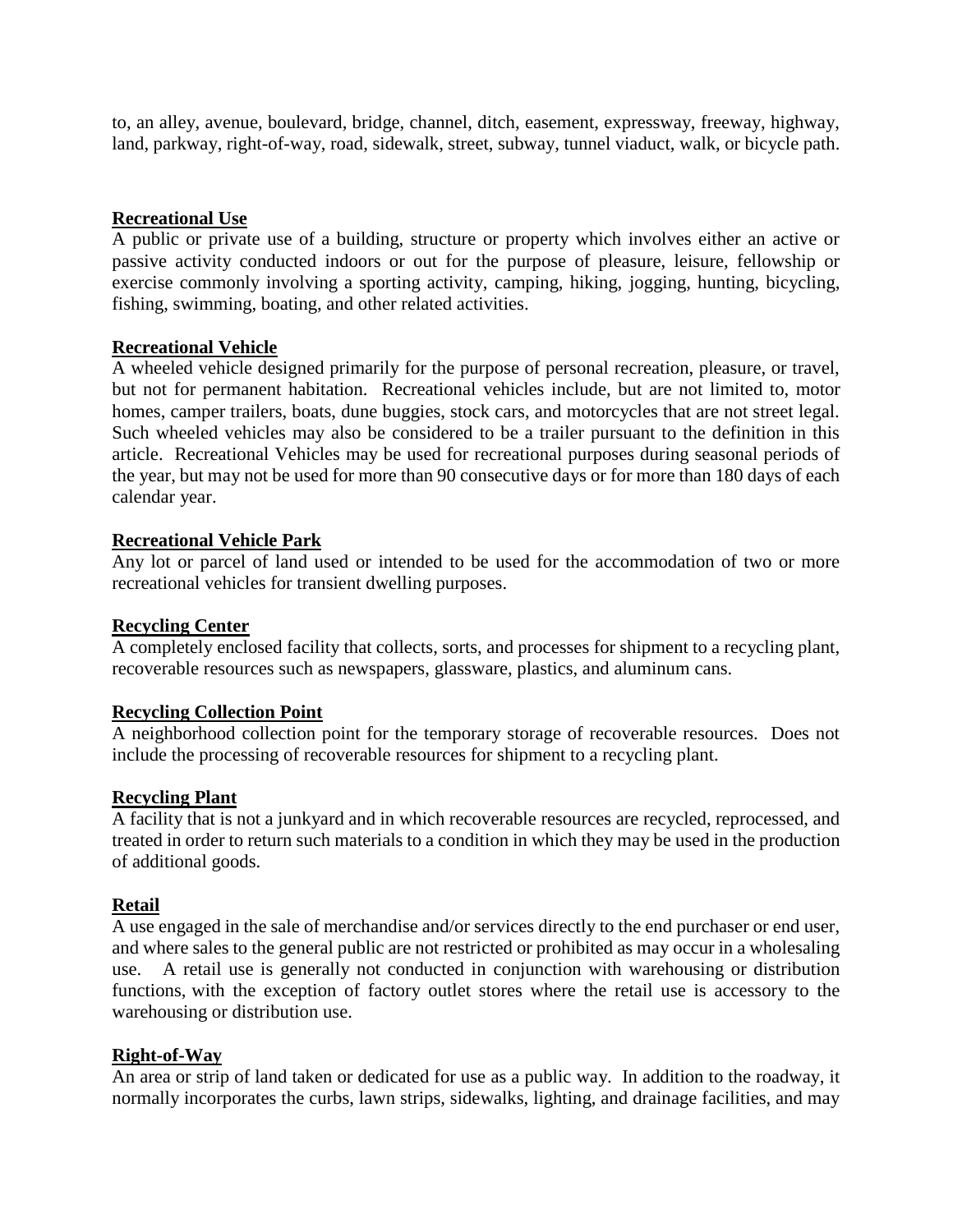include special features (required by the topography or treatment) such as grade separation, landscaped areas, viaducts and bridges. For land platting purposes the term "right-of-way" shall mean that every right-of-way established and shown on a plat is to be separated and distinct from the lot/s or parcel/s adjoining such right-of-way and not included within the dimensions or areas of such lot/s or parcel/s. Rights-of-way intended for streets, crosswalks, water lines, sanitary sewer, storm drains, screening or special landscaping, or any other use involving maintenance by a public agency shall be dedicated to public use by the subdivider on whose plat such right-of-way is established.

## **Right-of-Way Easement**

A legally authorized use for a defined area by a property owner to the County or other governmental jurisdiction for use as a public roadway and the maintenance of the roadway and/or other utilities as specified.

## **Roadside Stand**

A temporary structure designed or used for the display or sale of agricultural and related products.

## **Satellite Dish**

A device incorporating a reflective surface that is solid, open mesh, or bar configured and is in the shape of a shallow dish, cone, horn, or cornucopia. Such device is used to transmit and/or receive radio or electromagnetic waves between terrestrial and/or orbital based uses. This definition includes but is not limited to what is commonly referred as satellite earth stations, TVRO's (television reception only satellite dish antennas), and satellite microwave antennas.

# **School**

Any public or private educational facility, including but not limited to, child day care facilities, nursery schools, preschools, kindergartens, elementary schools, primary schools, intermediate schools, junior high schools, middle schools, high schools, vocational schools, secondary schools, continuation schools, special education schools, junior colleges, and universities. The term "School" includes the school grounds, but does not include the facilities used primarily for another purpose and only incidentally as a school.

# **Sewers, Central or Group**

A central sewage treatment facility for a single development, community, or region with an accompanying collection network. Must be designed to properly provide for the safe treatment and disposal of the generated raw sewage. Subject to the approval by the appropriate local and state health officials.

## **Shopping Center**

A group of retail and/or service establishments planned, developed, and managed as a single site with common off street parking provided on the property.

## **Sidewalk**

A portion of the road right-of-way outside the roadway, or a pathway on private property which is improved for pedestrian traffic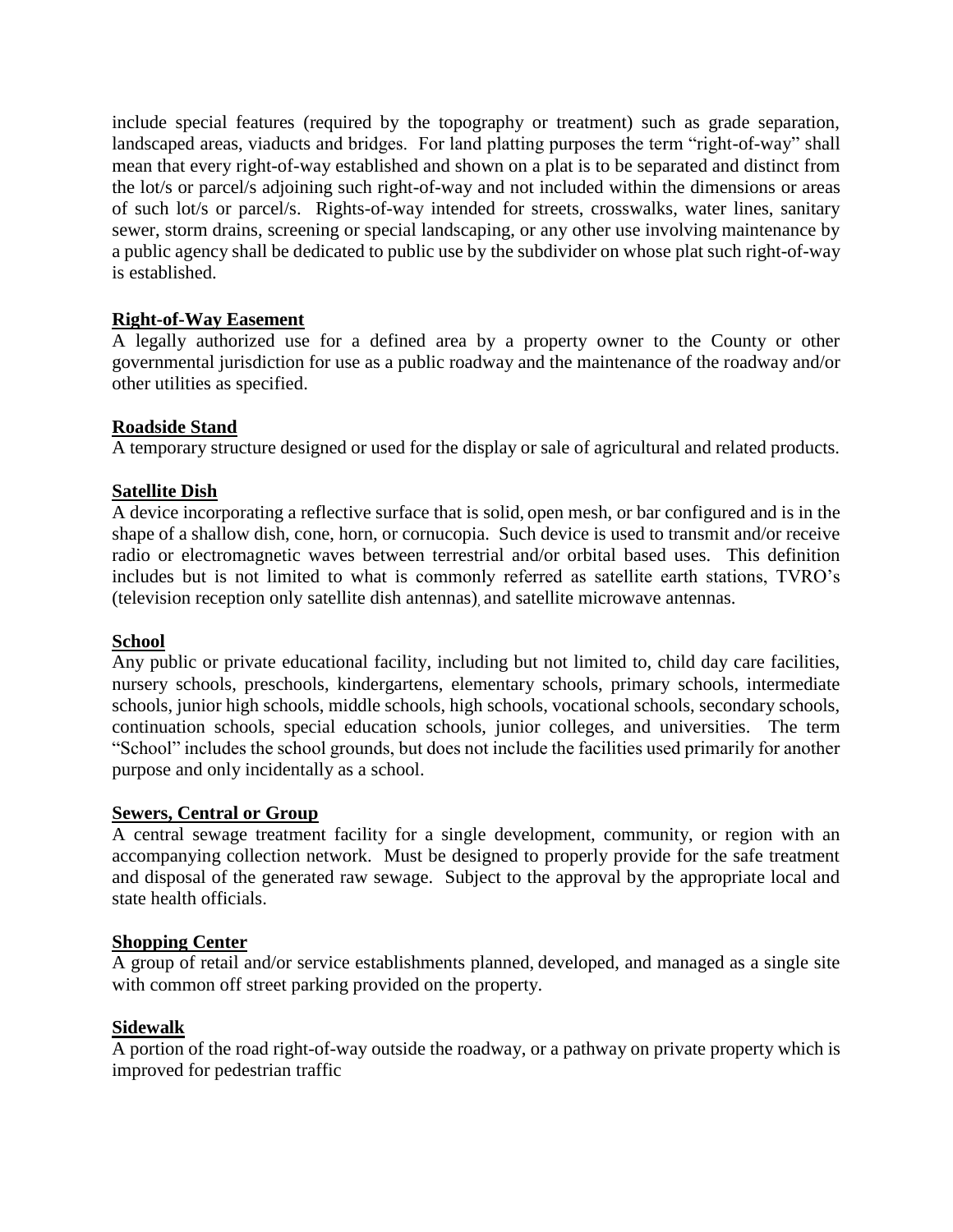# **Sight Distance**

The length of roadway that is visible in front of a driver. The minimum sight distance available should be sufficiently long to enable a vehicle traveling at or near the design speed to stop before reaching a stationary object in its path.

# **Sign**

A device designed to promote and identify an establishment or activity by any means including but not limited to words, letters, figures, designs, symbols, fixtures, colors, illumination, or projected images.

The following represents terminology associated with signs:

| Abandoned:              | A sign on which the use has ceased or discontinued without the intent to resume.<br>Abandoned signs have often fallen into a state of disrepair because of long<br>periods of limited or no maintenance and/or use.                                                                                                                                                                                                                                                                                                                                                                                                                   |
|-------------------------|---------------------------------------------------------------------------------------------------------------------------------------------------------------------------------------------------------------------------------------------------------------------------------------------------------------------------------------------------------------------------------------------------------------------------------------------------------------------------------------------------------------------------------------------------------------------------------------------------------------------------------------|
| Directional:            | A low-rise sign of an incidental nature that is located near an exit or entrance to<br>an office park or commercial shopping center, or within vehicular circulation<br>areas, to convey directional information to motorists.                                                                                                                                                                                                                                                                                                                                                                                                        |
| Free-Standing:          | A sign which is attached to a self-supporting structure that is placed on, or<br>anchored in, the ground and that is independent of any building.                                                                                                                                                                                                                                                                                                                                                                                                                                                                                     |
| Illuminated:            | A sign illuminated by electricity, gas, or other artificial light including<br>reflecting or phosphorescent light.                                                                                                                                                                                                                                                                                                                                                                                                                                                                                                                    |
| <b>Lighting Device:</b> | A light, string of lights, or groups of lights located or arranged so as to case<br>illumination on a sign.                                                                                                                                                                                                                                                                                                                                                                                                                                                                                                                           |
| Monument Style:         | A freestanding sign that is composed of a solid structure between finished grade<br>and the top of the sign.                                                                                                                                                                                                                                                                                                                                                                                                                                                                                                                          |
| Off-Premises:           | A sign advertising an attraction, facility, or product and the location of said<br>attraction, facility, or product. The sign may or may not be located on the same<br>property as the advertised item.                                                                                                                                                                                                                                                                                                                                                                                                                               |
| On-Premises:            | A sign related to a business or professional conducted, or a commodity or<br>service sold or offered upon the premises where such sign is located.                                                                                                                                                                                                                                                                                                                                                                                                                                                                                    |
| Political:              | A temporary sign that advertises for the election an individual or group, or the<br>passage of an issue, or similar activity that is placed on a voting ballot.                                                                                                                                                                                                                                                                                                                                                                                                                                                                       |
| Portable:               | Any sign not permanently attached to the ground or to a permanent structure,<br>or a sign designed to be transported, including but not limited to signs designed<br>to be transported by means of wheels, including such signs originally designed<br>to be transported by means of wheels but have had the wheels removed<br>(regardless of whether they are mounted to a pole, building, or other permanent<br>or temporary structure), and signs attached to or painted on parked vehicles that<br>are visible from the public right-of-way, unless said vehicles is used in the<br>normal day-to-day operations of the business. |
| Projecting:             | A sign which projects from the exterior of a building, having a display area<br>which is other than parallel to the face of the building.                                                                                                                                                                                                                                                                                                                                                                                                                                                                                             |
| Real Estate:            | A sign that advertises the sale of land, structure, or related property.                                                                                                                                                                                                                                                                                                                                                                                                                                                                                                                                                              |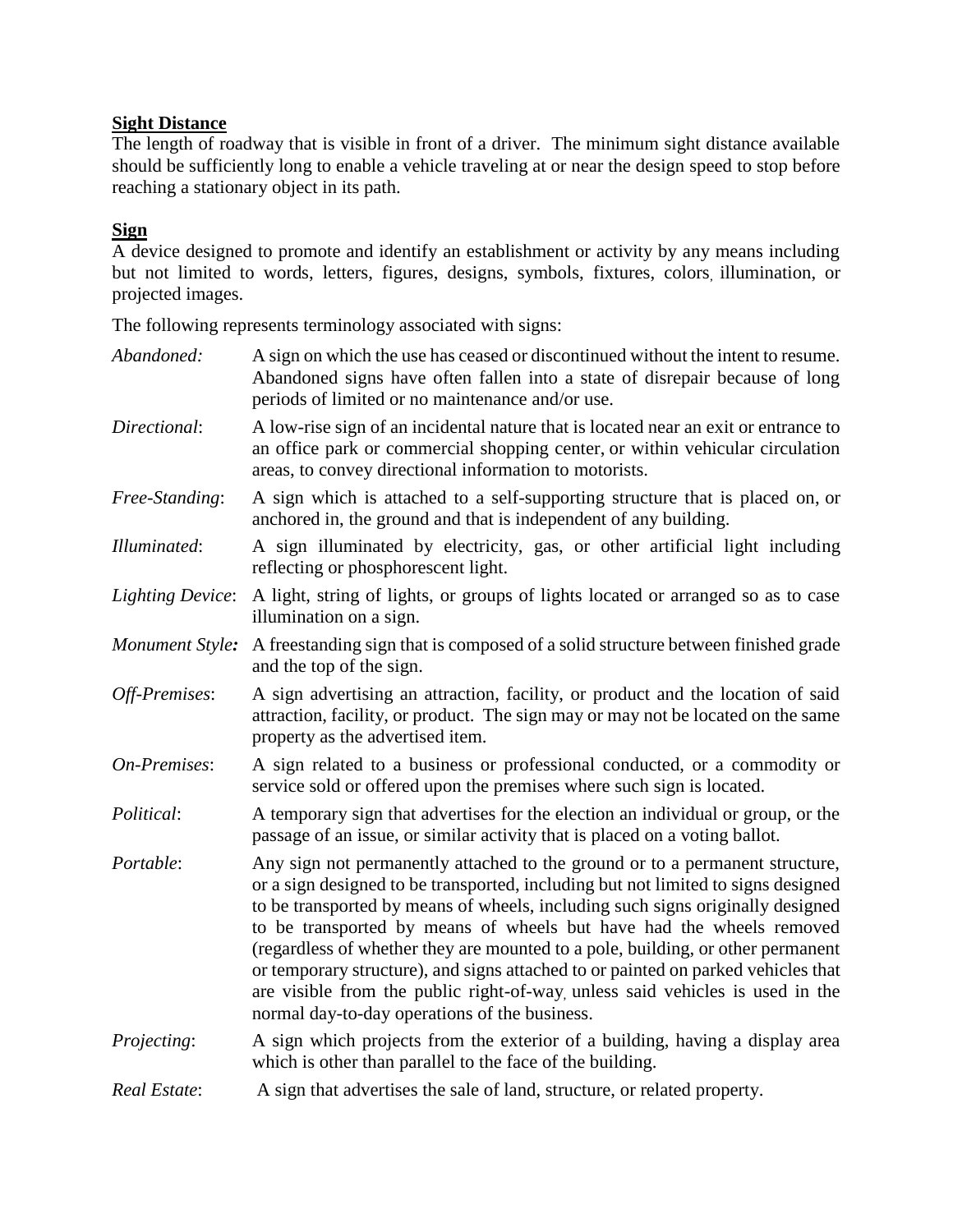| Temporary: | A sign that is not intended to be a permanent method of advertising.                                              |
|------------|-------------------------------------------------------------------------------------------------------------------|
| Vehicle:   | An off-premise sign painted or otherwise affixed to a vehicle or vehicle trailer.                                 |
| Wall:      | A sign that is attached to an exterior wall of a building having a display area<br>that is parallel to that wall. |

#### **Signal Progression**

Progressive movement of traffic at a planned rate of speed through adjacent signalized locations within a traffic control system without stopping.

## **Single Family Dwelling Unit**

A detached building designed exclusively for and occupied exclusively by one family.

#### **Site Plan**

A plan prepared to scale showing, accurately and with complete dimensioning, the location of all proposed uses and all site development features for a specific site. A site plan addresses physical design, location of structures, access management, interior vehicular and pedestrian access, stormwater management, landscaping, signage, provisions of all required improvements, and the interrelationship of the various site plan components.

#### **Sound Level Meter**

An instrument which includes a microphone, amplifier, RMS detector, integrator or time averager, output meter, and weighting networks used to measure sound pressure levels.

#### **Sound Pressure**

The instantaneous difference between the actual pressure and the average or barometric pressure at a given point in space, as produced by sound energy.

#### **Specialized Amusement Facility**

An establishment that offers one or more separate, single purpose, recreational attractions such as skateboard parks; bunjee, bicycle, or ski jumping; hang gliding; etc, but that does not include live entertainment such as live music performances, theater, or multi-media events.

#### **Speed Change Lane**

A separate lane for the purpose of enabling a vehicle entering or leaving a roadway to increase (acceleration lane) or decrease (deceleration lane) its speed to a rate at which it can more safely merge or diverge with through traffic.

#### **Steady-State Vibrations**

Continuous earth-borne oscillations occurring more than one hundred (100) times per minute.

#### **Stopping Sight Distance**

The distance traveled by the vehicle from the instant the driver of a vehicle sights an object necessitating a stop to the instant the brakes are applied, and the distance required to stop the vehicle from the instant brake application begins.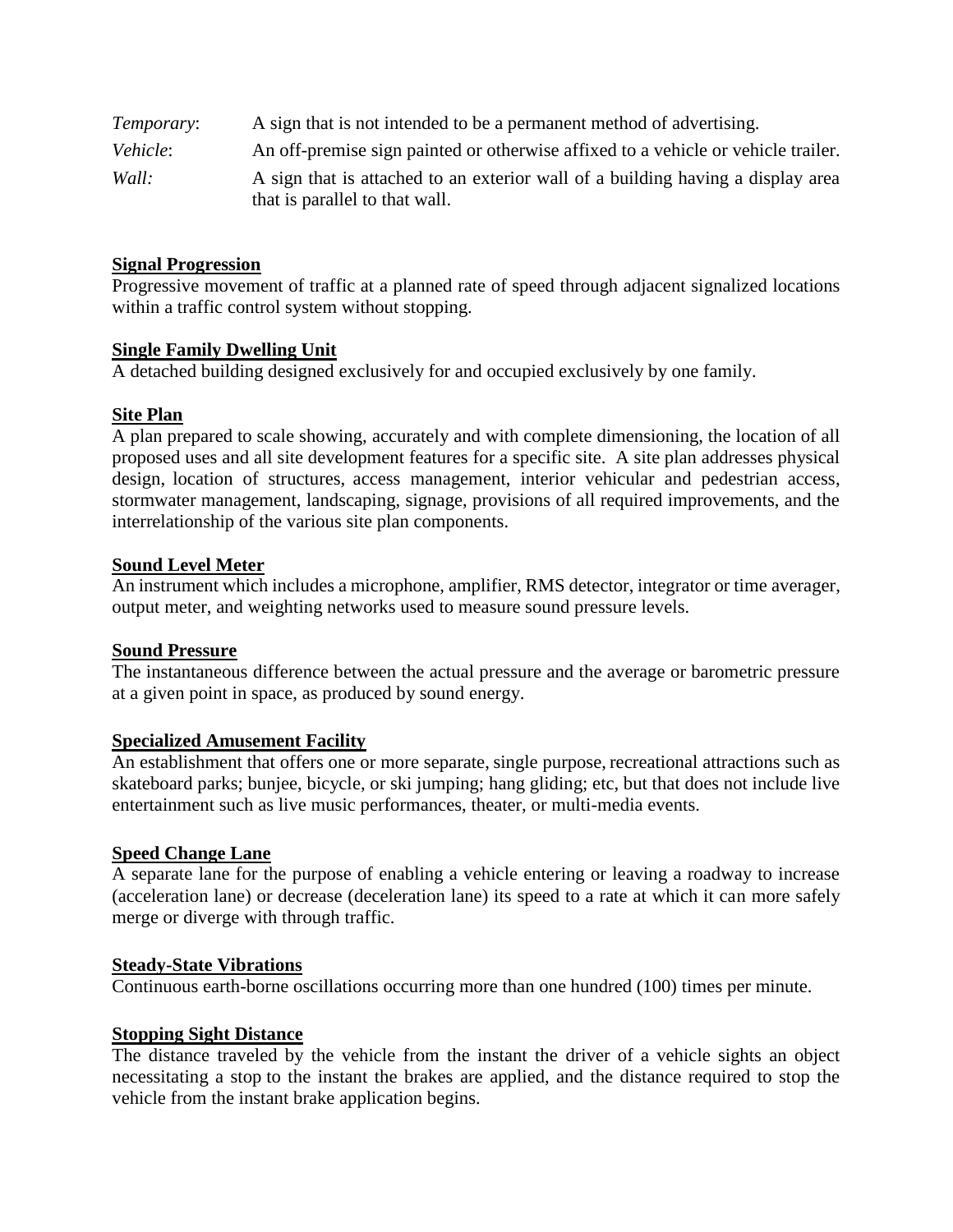## **Storage Lane**

Additional land footage added to a deceleration lane to store the maximum number or vehicles likely to accumulate during a critical period without interfering with the through lanes.

## **Story**

The portion of a building between the surface of a floor and the ceiling immediately above.

## **Structure**

Anything constructed or erected that requires the use to be located on the ground, or attachment to something having a fixed location on the ground.

## **Street**

Any vehicular way that (1) is an existing State or Municipal roadway (2) is shown on a plat approved pursuant to law or (3) is approved by other official action. Street shall include road and highway, unless otherwise indicated, the term street shall refer to both public and private streets.

## **Subdivision**

(See *Decatur County Subdivision Control Ordinance)*

## **Substantially Underway**

Any activity in which earth has been moved and/or removed and construction has begun on the site including but not limited to the digging and poring of the foundation or footers, raising of walls. May also include the laying of material for the construction of roads or parking areas.

## **Swimming Pool**

A pool, pond, lake, or open tank containing a depth of at least 1.5 feet of water at any point and maintained by the owner or manager:

- 1. Private or Residential: Exclusively used without paying an additional charge for admission by the residents and guests of a single household, a multi-family development, or a community, the members and guests of a club, or the patrons of a motel or hotel; and accessory to the principal use.
- 2. Community: Operated with a charge for admission, and as a primary use.

# **Three-Component Measuring Device**

A device for measuring the intensity of any vibration in three mutually perpendicular directions.

## **Townhouse Dwelling Unit**

A single-family attached dwelling consisting of one dwelling from ground to roof, a separate entrance and having more than one floor or story, but sharing walls with another dwelling unit or an accessory structure of another dwelling unit, where three or more dwelling units attached.

# **Trailer**

Any wheeled vehicle designed to be hauled, pulled, or towed by automobile, truck, tractor, or other vehicle, including but not limited to campers, utility wagons, construction and farm equipment.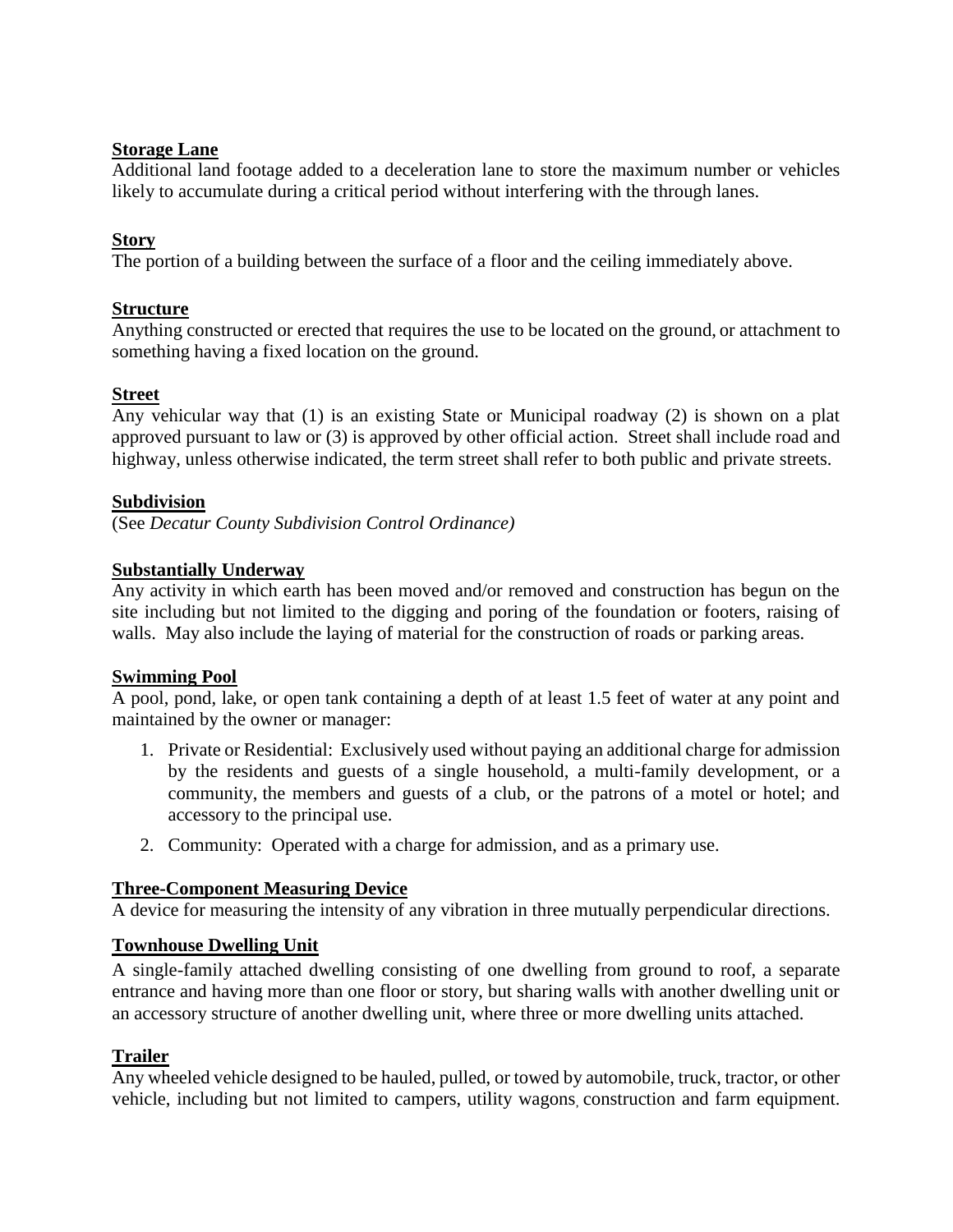Such wheeled vehicle may also be considered to be a recreational vehicle pursuant to the definition in this article.

# **Trips**

Generally referred to in this ordinance as one-way trips and not two-way round trips.

# **Use**

The specific purposes for which land and/or a building are designated, arranged, intended, or for which it is or may be occupied or maintained.

# **Variance**

A variance is an exception granted from the literal enforcement of the zoning regulations where, by reason of exceptional topographic conditions, or some other extraordinary situation or condition of that site that would deprive the applicant of reasonable capacity to make use of the land in a manner equivalent to those permitted to other landowners in the same zone district. It is a departure from dimensional terms of the zoning regulation pertaining to the height, width, or location of structures, and the size of yards and open spaces.

# **Vibration**

(See *Steady-State Vibration* & *Impact Vibration*)

# **Vehicular Use Area (VUA)**

All outside paved areas within the perimeter of the site that serve as vehicular parking and circulation areas, loading/unloading areas, outside storage and outside display areas, and ingress/egress lanes. VUA's are used to determine certain landscaping requirements as specified in the section regarding Landscaping, Buffering, Screening and Fences.

# **Veterinary Animal Hospital or Clinic**

A facility that offers care, diagnosis, and treatment of sick, or injured animals, which may include overnight accommodations on site for the treatment, observation and/or recuperation of animals. Also included, are boarding facilities that are incidental and subordinate to the principal activity.

# **Vicinity Map**

A drawing located on the plat which sets forth by dimensions or other means, the relationship of the proposed subdivision or use to other nearby developments or landmarks and community facilities and service within the general area in order to better locate and orient the area in question.

# **Warehousing and Distribution**

A use engaged in storage, wholesale, transfer, and/or distribution of manufactured products, bulk materials, food and drink, supplies, and/or equipment.

# **Welfare and Charitable Services**

An office use that may also provide client services such as rehabilitation, personal development, counseling, outreach programs, or distribution of material goods for daily living needs. For the purposes of this ordinance, welfare and charitable services does not include residential based or in-patient programs.